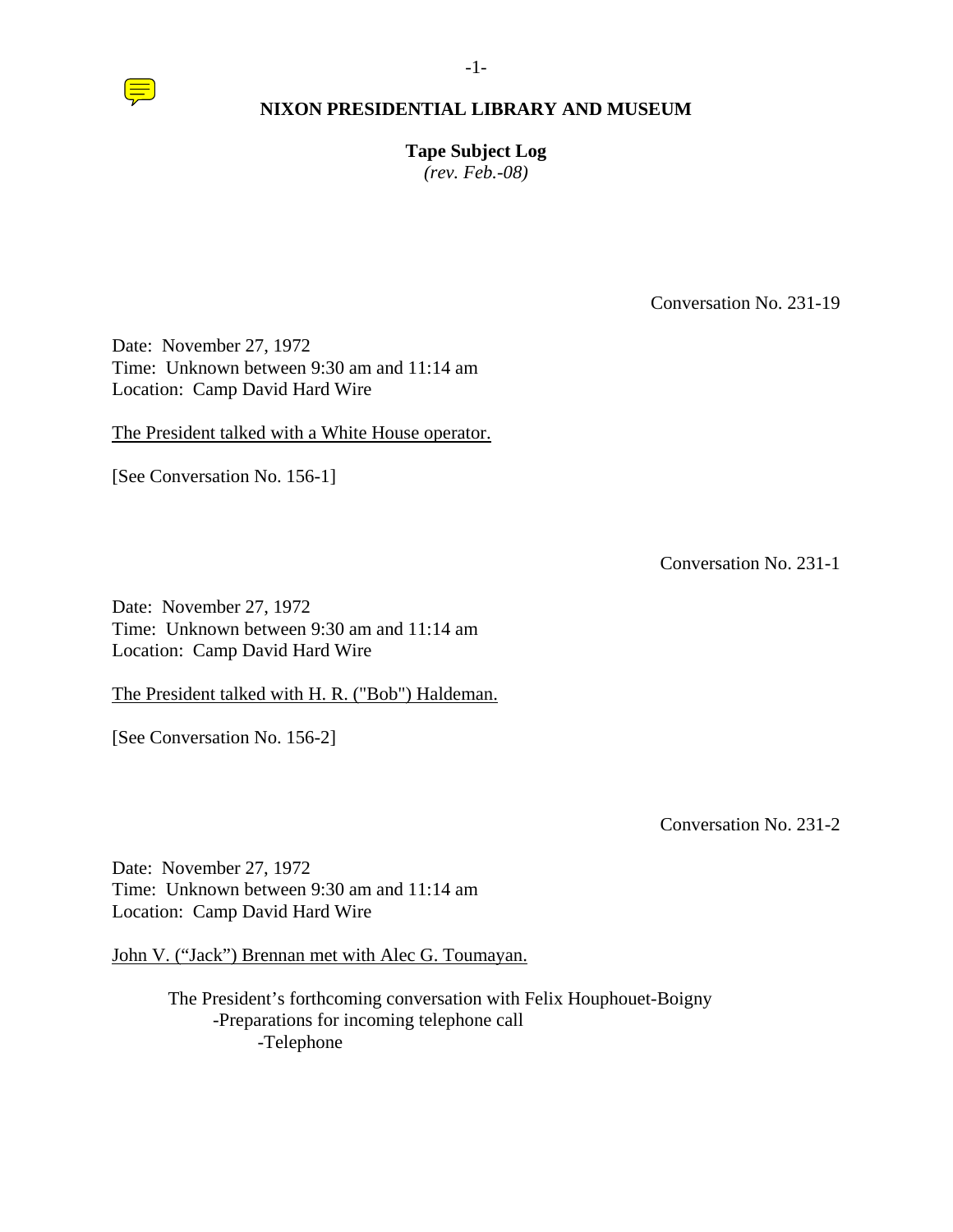# **Tape Subject Log**

*(rev. Feb.-08)* 

Conversation No. 231-3

Date: November 27, 1972 Time: Unknown between 9:30 am and 11:14 am Location: Camp David Hard Wire

John V. ("Jack") Brennan met with Alec G. Toumayan.

Brennan talked with the Camp David operator at an unknown time between 9:30 am and 11:14 am.

[Conversation No. 231-3A]

[See Conversation Nos. 156-3 and 183-4]

[End of telephone conversation]

 The President's forthcoming conversation with Felix Houphouet-Boigny -Preparations for incoming telephone call -Telephone line -Recording -State Department -Disposition -National Security Council -End of telephone conversation -Brennan's location

Smoke

 Telephone connection -West German operator

 The President's forthcoming conversation with Houphouet-Boigny -Preparations for incoming telephone call

 Toumayan's recent accident -Toumayan's schedule -Virginia -Repair -Mrs. Toumayan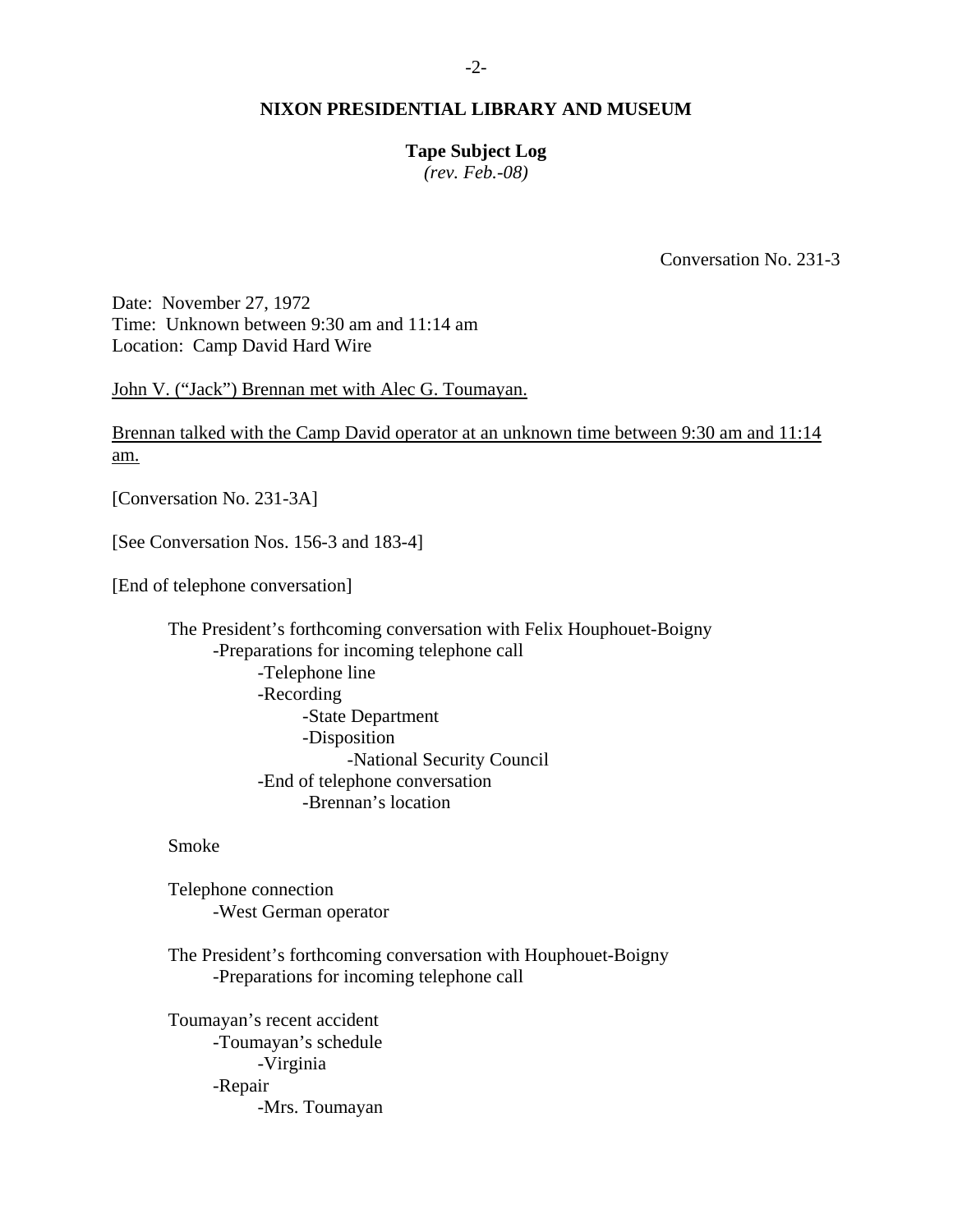# **Tape Subject Log**

*(rev. Feb.-08)* 

Conversation No.231-3 (cont'd)

Call

Brennan, Toumayan, Camp David operators, interpreters, and overseas operators are on the line.

[Conversation No. 231-3B]

[See Conversation Nos. 156-3 and 183-5]

Brennan left at an unknown time before 11:14 am.

The President and Brennan entered at an unknown time after 9:30 am.

Houphouet-Boigny talked with the President between 11:14 am and 11:20 am.

Conversation No. 231-4

Date: November 27, 1972 Time: Unknown between 11:20 am and 12:05 pm Location: Camp David Hard Wire

The President talked with the Camp David operator.

[See Conversation No. 156-4]

Conversation No. 231-5

Date: November 27, 1972 Time: Unknown between 11:20 am and 12:05 pm Location: Camp David Hard Wire

The President talked with Tricia Nixon Cox.

[See Conversation No. 156-5]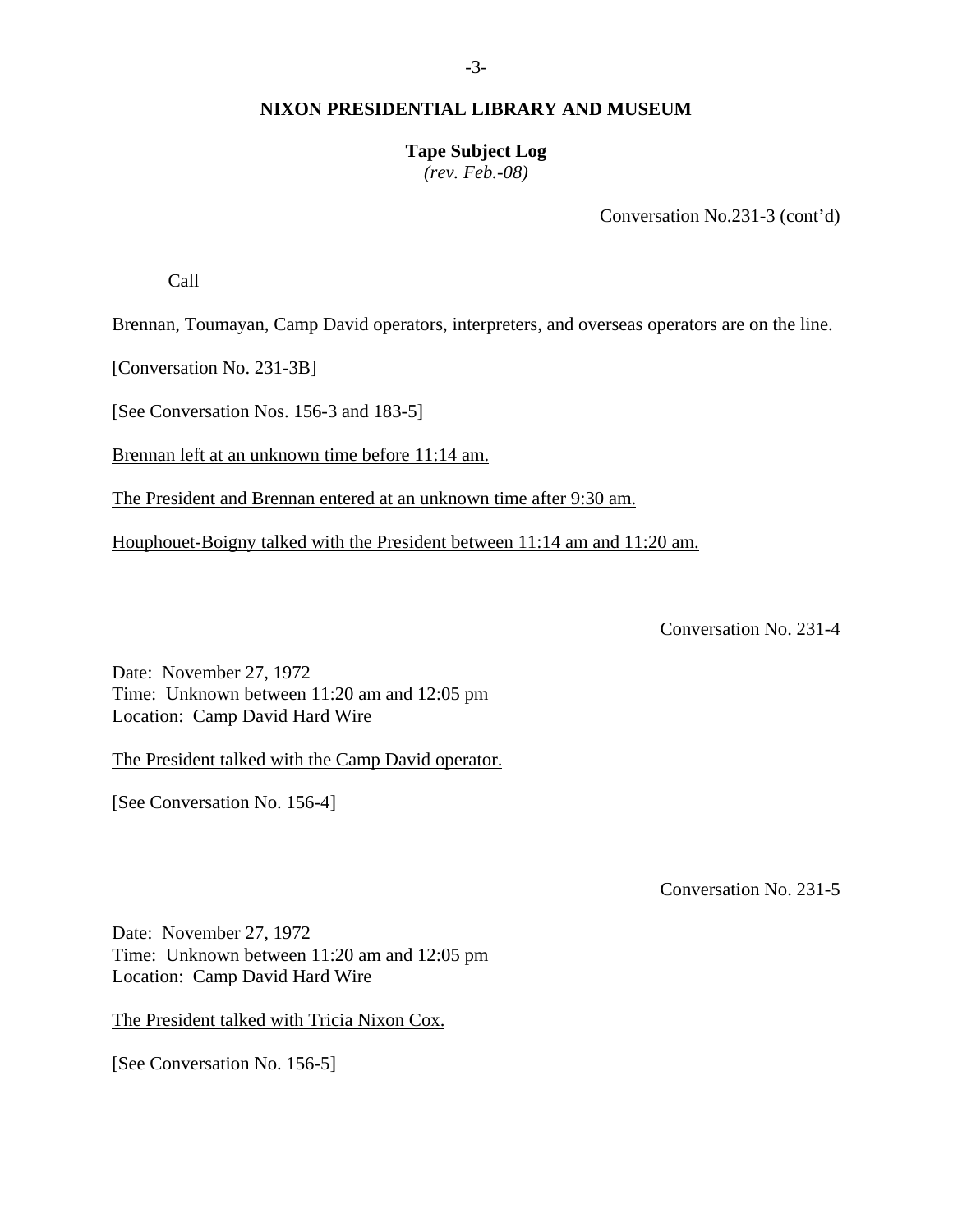#### -4-

# **NIXON PRESIDENTIAL LIBRARY AND MUSEUM**

# **Tape Subject Log**

*(rev. Feb.-08)* 

Conversation No. 231-18

Date: November 27, 1972 Time: Unknown between 11:20 am and 12:05 pm Location: Camp David Hard Wire

The President talked with the Camp David operator.

[See Conversation No. 156-6]

Conversation No. 231-6

Date: November 27, 1972 Time: Unknown between 11:20 am and 12:05 pm Location: Camp David Hard Wire

The President met with John V. ("Jack") Brennan.

[Richard G. Kleindienst] -Arrival

Brennan left at an unknown time before 12:05 pm

[Pause]

Manolo Sanchez entered at an unknown time after 11:20 am.

 Fireplace -Lighting

Sanchez left at an unknown time before 12:05 pm.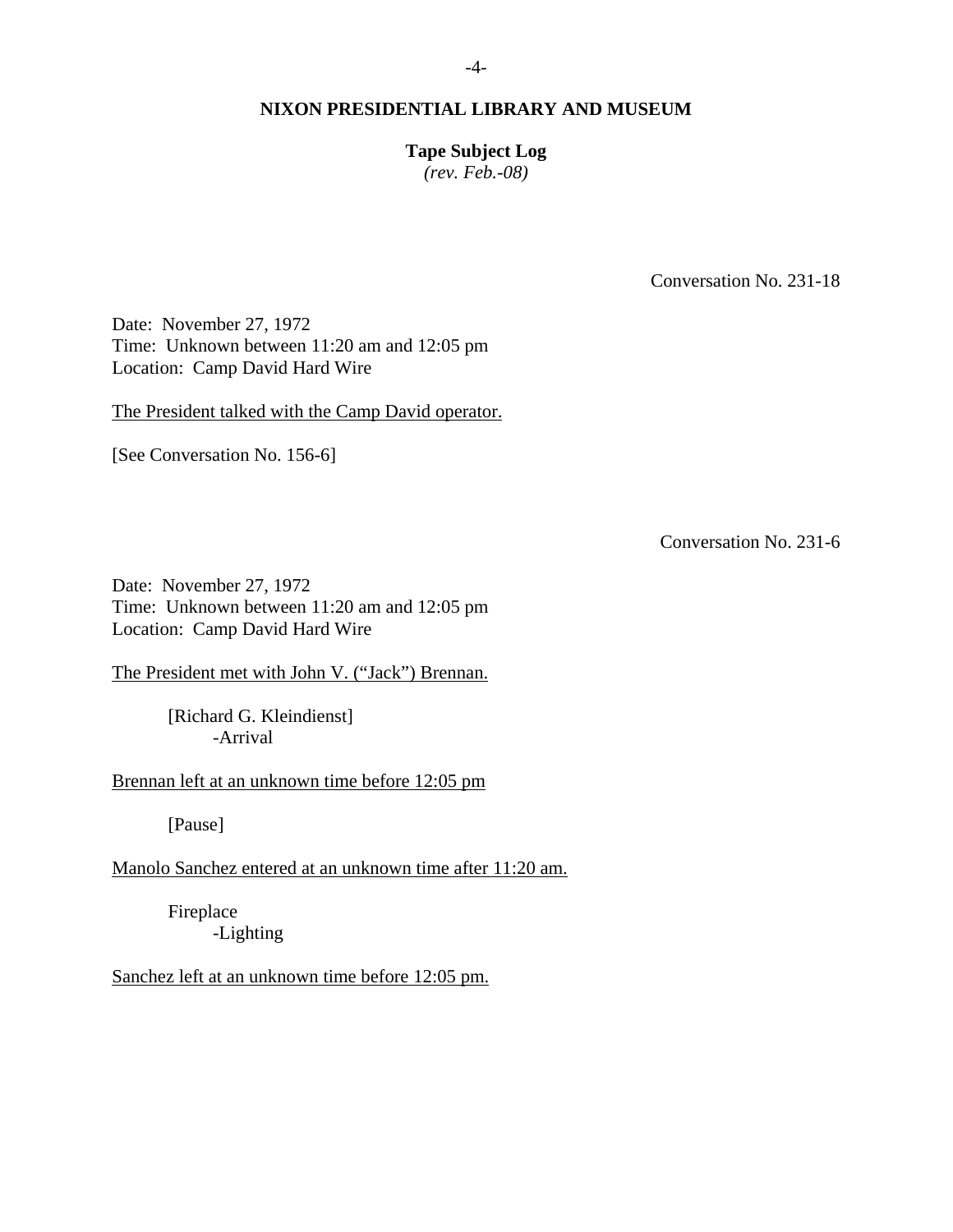# **Tape Subject Log**

*(rev. Feb.-08)* 

Conversation No. 231-7

Date: November 27, 1972 Time: Unknown between 11:20 am and 12:05 pm Location: Camp David Hard Wire

The President met with Manolo Sanchez.

\*\*\*\*\*\*\*\*\*\*\*\*\*\*\*\*\*\*\*\*\*\*\*\*\*\*\*\*\*\*\*\*\*\*\*\*\*\*\*\*\*\*\*\*\*\*\*\*\*\*\*\*\*\*\*\*\*\*\*\*\*\*\*\*\*

[Begin segment reviewed under deed of gift]

Refreshment

[End segment reviewed under deed of gift] \*\*\*\*\*\*\*\*\*\*\*\*\*\*\*\*\*\*\*\*\*\*\*\*\*\*\*\*\*\*\*\*\*\*\*\*\*\*\*\*\*\*\*\*\*\*\*\*\*\*\*\*\*\*\*\*\*\*\*\*\*\*\*\*\*

Sanchez left at an unknown time before 12:05 pm.

Conversation No. 231-8

Date: November 27, 1972 Time: Unknown between 11:20 am and 12:05 pm Location: Camp David Hard Wire

The President met with John V. ("Jack") Brennan.

 The President's schedule -Forthcoming trip to Camp David Fieldhouse -Transportation -Automobile -Departure time

Brennan left at an unknown time before 12:05 pm.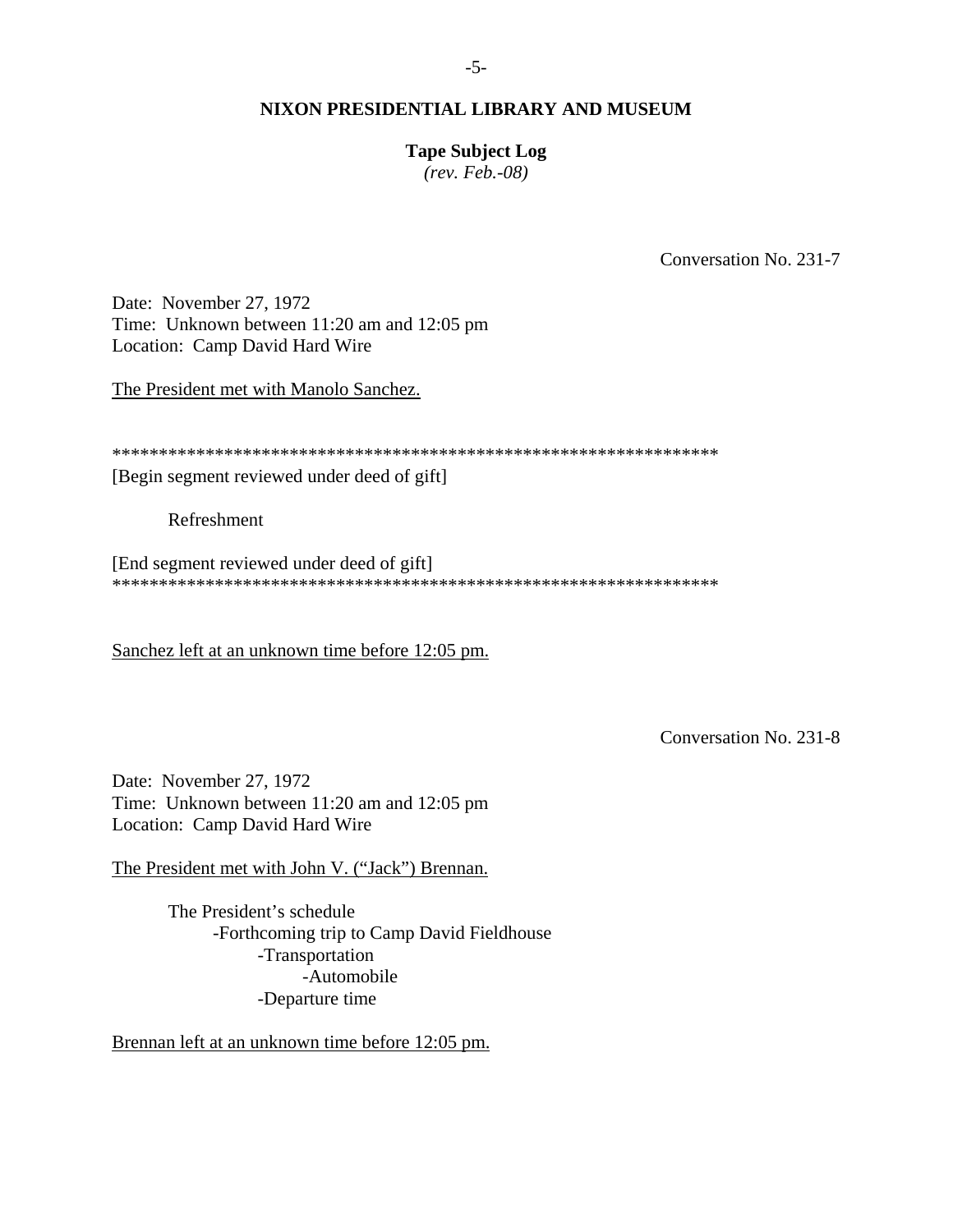### **Tape Subject Log**

*(rev. Feb.-08)* 

Conversation No. 231-9

Date: November 27, 1972 Time: 2:55 pm - 3:03 pm Location: Camp David Hard Wire

The President met with Ronald L. Ziegler.

[Unintelligible]

 The President's forthcoming remarks on second term reorganization -Audience -Size -Film, radio people -Location -Hangar -Arrangments -Podium, sound system, lighting system -Ziegler's statement to the press -Announcements -Timing -The President's possible conversation with the press -Question and answer [Q & A] session

The President and Ziegler left at 3:03 pm.

Conversation No. 231-10

Date: November 27, 1972 Time: 7:40 pm Location: Camp David Hard Wire

The President met with Manolo Sanchez and Charles G. ("Bebe") Rebozo.

\*\*\*\*\*\*\*\*\*\*\*\*\*\*\*\*\*\*\*\*\*\*\*\*\*\*\*\*\*\*\*\*\*\*\*\*\*\*\*\*\*\*\*\*\*\*\*\*\*\*\*\*\*\*\*\*\*\*\*\*\*\*\*\*\*

[Begin segment reviewed under deed of gift]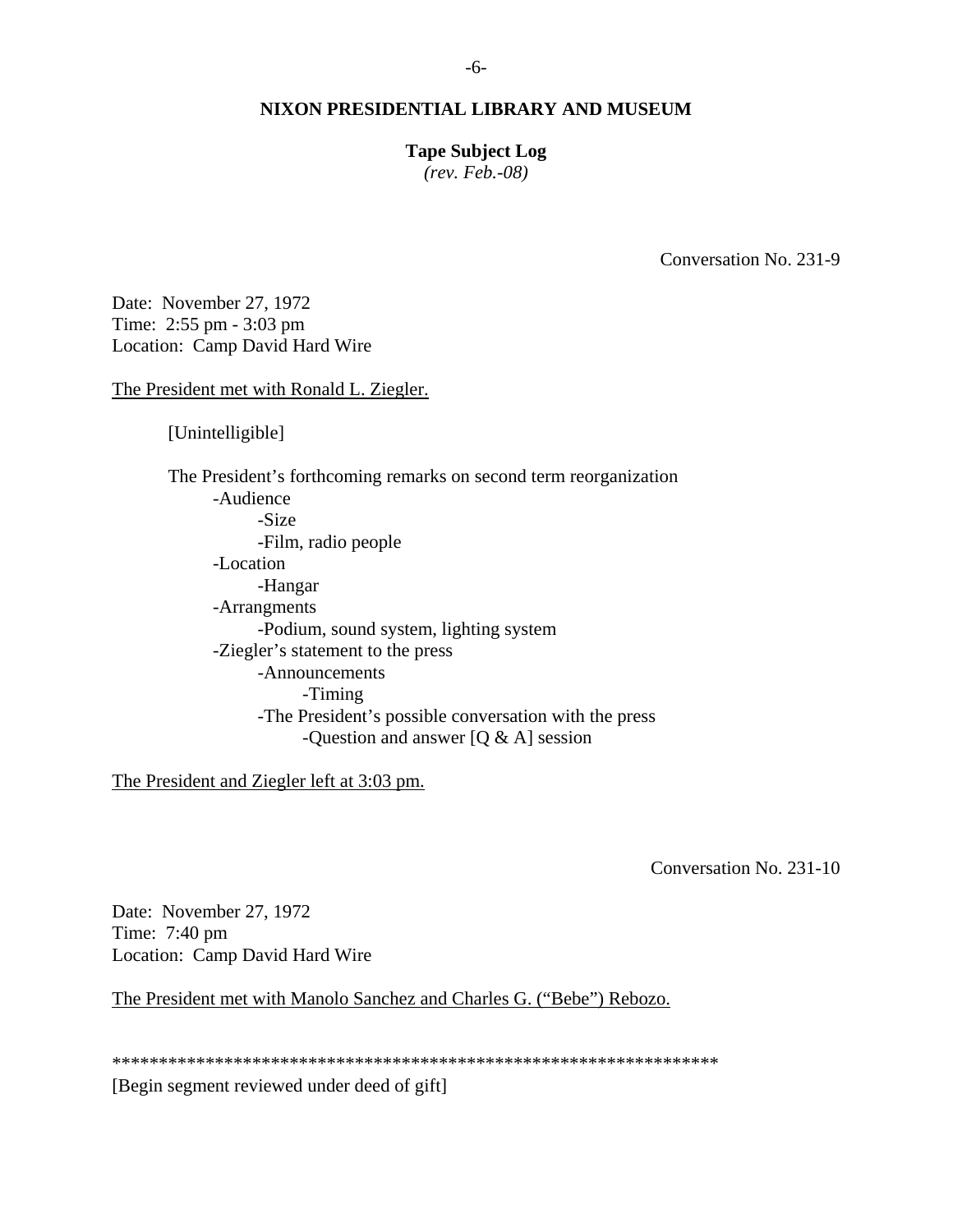# **Tape Subject Log**

*(rev. Feb.-08)* 

Conversation No. 231-10 (cont'd)

Cigars

 The President's schedule -Movie -Timing

[End segment reviewed under deed of gift] \*\*\*\*\*\*\*\*\*\*\*\*\*\*\*\*\*\*\*\*\*\*\*\*\*\*\*\*\*\*\*\*\*\*\*\*\*\*\*\*\*\*\*\*\*\*\*\*\*\*\*\*\*\*\*\*\*\*\*\*\*\*\*\*\*

Sanchez left at 7:40 pm.

Conversation No. 231-11

Date: November 27 or 28, 1972 Time: Unknown between 7:40 pm, November 27 and 12:14 pm, November 28, 1972 Location: Camp David Hard Wire

The President met with Manolo Sanchez.

\*\*\*\*\*\*\*\*\*\*\*\*\*\*\*\*\*\*\*\*\*\*\*\*\*\*\*\*\*\*\*\*\*\*\*\*\*\*\*\*\*\*\*\*\*\*\*\*\*\*\*\*\*\*\*\*\*\*\*\*\*\*\*\*\*

[Begin segment reviewed under deed of gift]

Fire

[End segment reviewed under deed of gift] \*\*\*\*\*\*\*\*\*\*\*\*\*\*\*\*\*\*\*\*\*\*\*\*\*\*\*\*\*\*\*\*\*\*\*\*\*\*\*\*\*\*\*\*\*\*\*\*\*\*\*\*\*\*\*\*\*\*\*\*\*\*\*\*\*

Sanchez left at an unknown time before 12:14 pm, November 28, 1972.

Conversation No. 231-12

Date: November 28, 1972 Time: Unknown between 7:50 am and 12:14 pm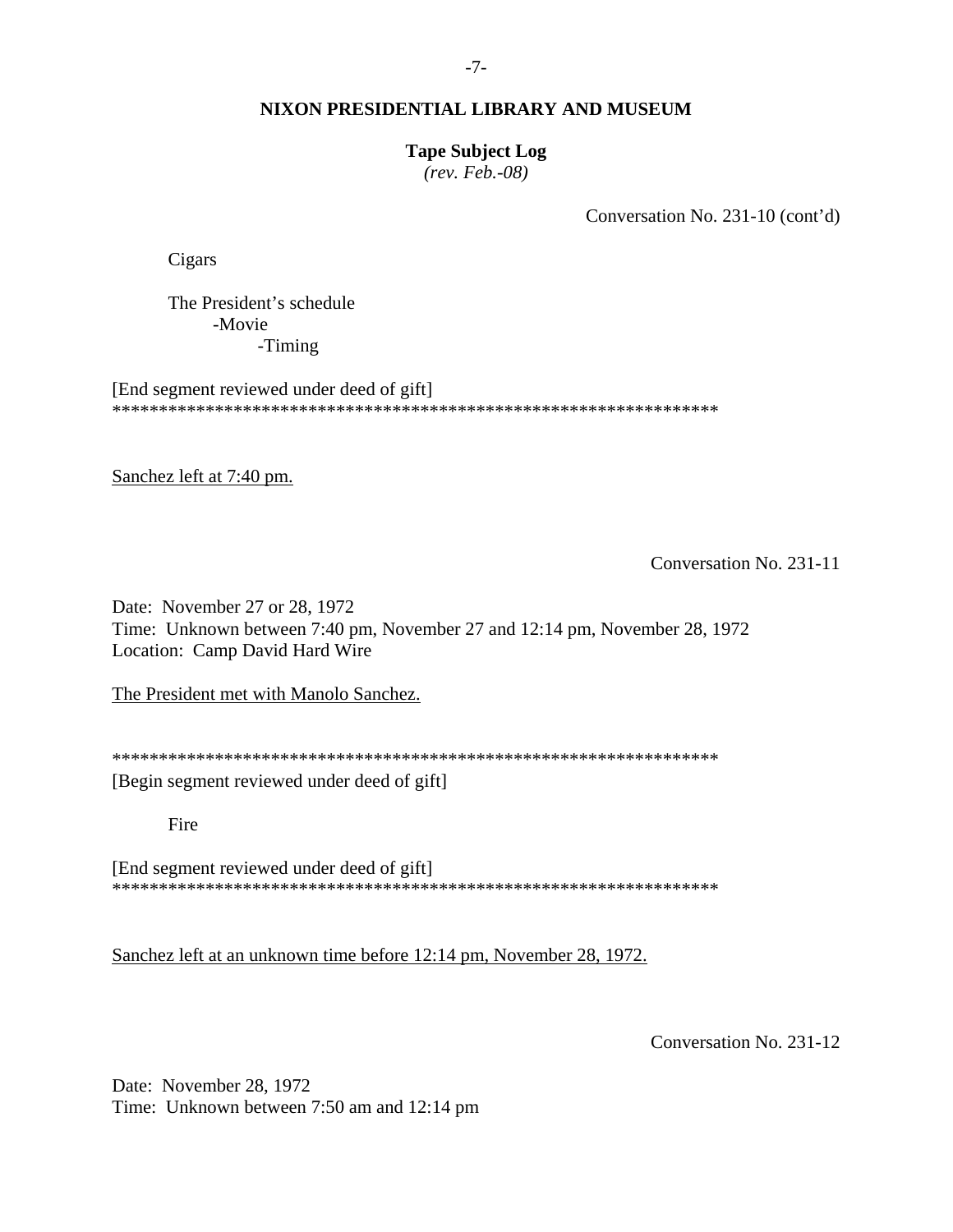### **Tape Subject Log**

*(rev. Feb.-08)* 

Conversation No. 231-12 (cont'd)

Location: Camp David Hard Wire

The President talked with the Camp David operator.

[See Conversation No. 156-7]

Conversation No. 231-13

Date: November 28, 1972 Time: Unknown between 7:50 am and 12:14 pm Location: Camp David Hard Wire

The President talked with H. R. ("Bob") Haldeman.

[See Conversation No. 156-8]

Conversation No. 231-14

Date: November 28, 1972 Time: Unknown between 7:50 am and 12:14 pm Location: Camp David Hard Wire

The President talked with the Camp David operator.

[See Conversation No. 156-9]

Conversation No. 231-15

Date: November 28, 1972 Time: Unknown between 7:50 am and 12:14 pm Location: Camp David Hard Wire

The President talked with Charles G. ("Bebe") Rebozo.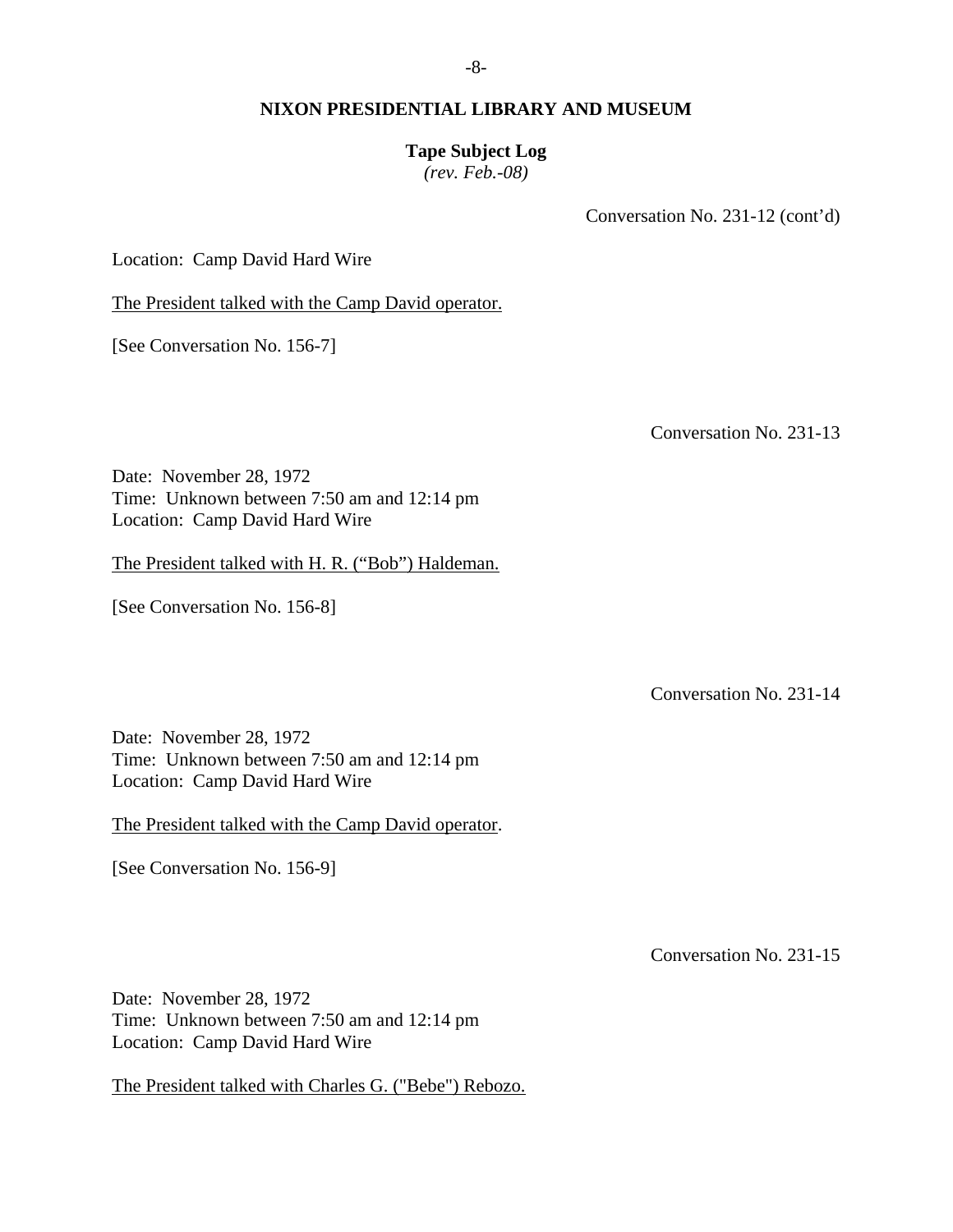# **Tape Subject Log**

*(rev. Feb.-08)* 

Conversation No. 231-15 (cont'd)

[See Conversation No. 156-10]

Conversation No. 231-16

Date: November 28, 1972 Time: 12:14 pm- 1:50 pm Location: Camp David Hard Wire

The President met with H. R. ("Bob") Haldeman.

 Second term reorganization -Herbert Stein -Peter J. Brennan -George P. Shultz -James D. Hodgson -Recent meeting with the President -Shultz -Charles W. Colson -Labor leaders representing labor -Questioning -The President's advisers -Exception -Colson -Farm leaders representing farmers -Business leaders representing businesss -Shultz -Colson -Role in appointment -Irish-Catholic background -Martin P. Durkin -Relationship with Dwight D. Eisenhower -Compared to the President's relationship with Brennan -Plumbing background -John A. Scali -Italian Catholic Democratic background -Conversation with Haldeman -Job offer -Current work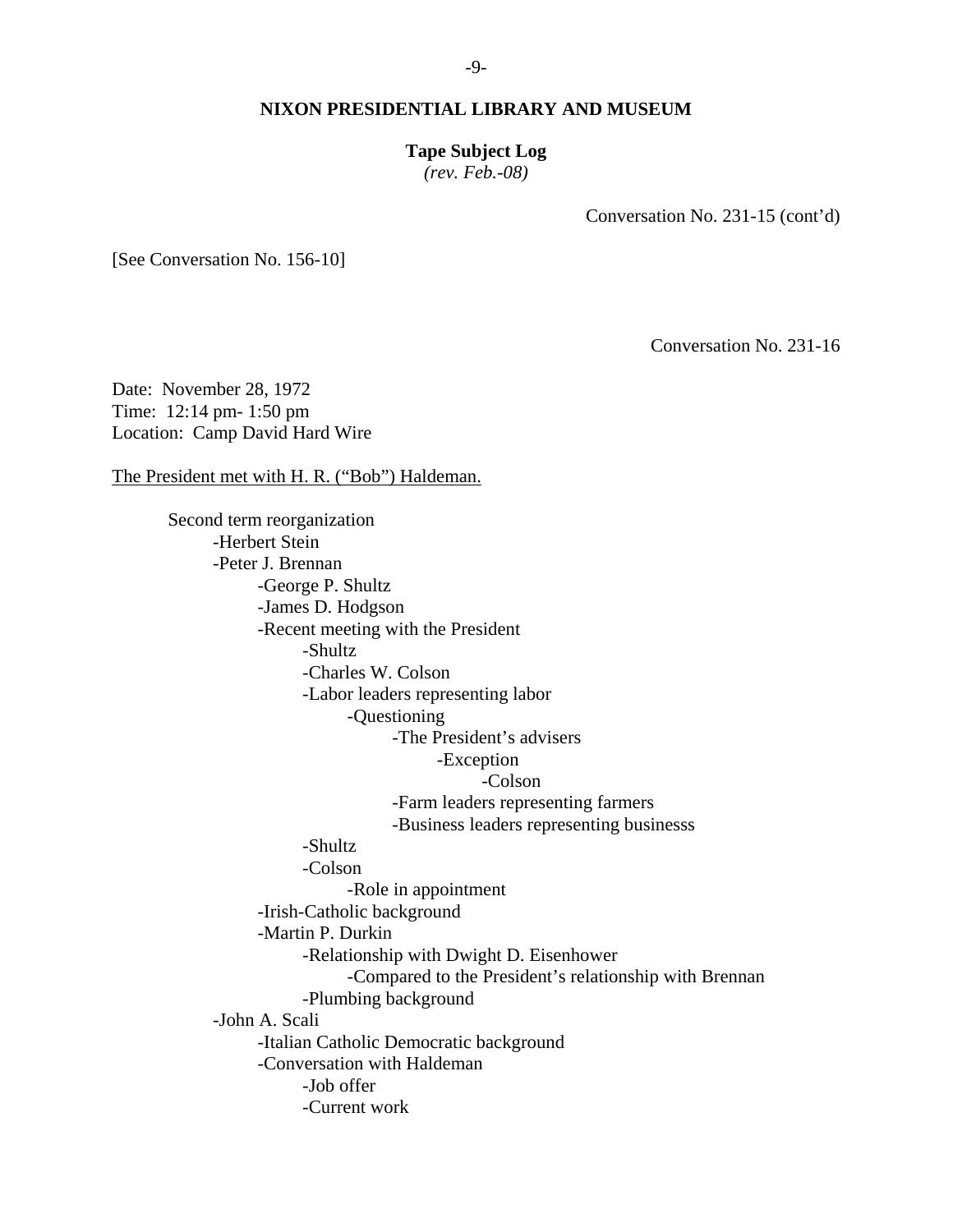#### **Tape Subject Log**

*(rev. Feb.-08)* 

Conversation No. 231-16 (cont'd)

 -Vietnam War -Public relations [PR] -Vietnam War -Haldeman's conversation with William P. Rogers and Melvin R. Laird -Richard M. Helms -Recent conversation with Haldeman -Ambassadorship to Iran -Acceptance -[Cynthia McKelvie Helms] -Ambassadorship to Iran -Timing -March 1973 -Haldeman's forthcoming conversation with Helms -[Dr. James R. Schlesinger, Jr.] -Joseph S. Farland -State Department -Assistant Secretary for Near Eastern and South Asian Affairs -Henry A. Kissinger -Forthcoming conversation with Haldeman -Informing Rogers -Helms -Ambassadorship to Iran -Timing -March 1973 -Farland -Kissinger -State Department -Assistant Secretary for the Near Eastern and South Asian Affairs -Helms -Informing [Shah of Iran] Mohammed Reza Pahlavi -Announcement -Advisability -Schlesinger -John N. ("Jack") Irwin, II -Conversation with Rogers -Ambassadorship to France -French speaking ability -U. Alexis Johnson -Forthcoming conversation with Rogers -Ambassadorship to France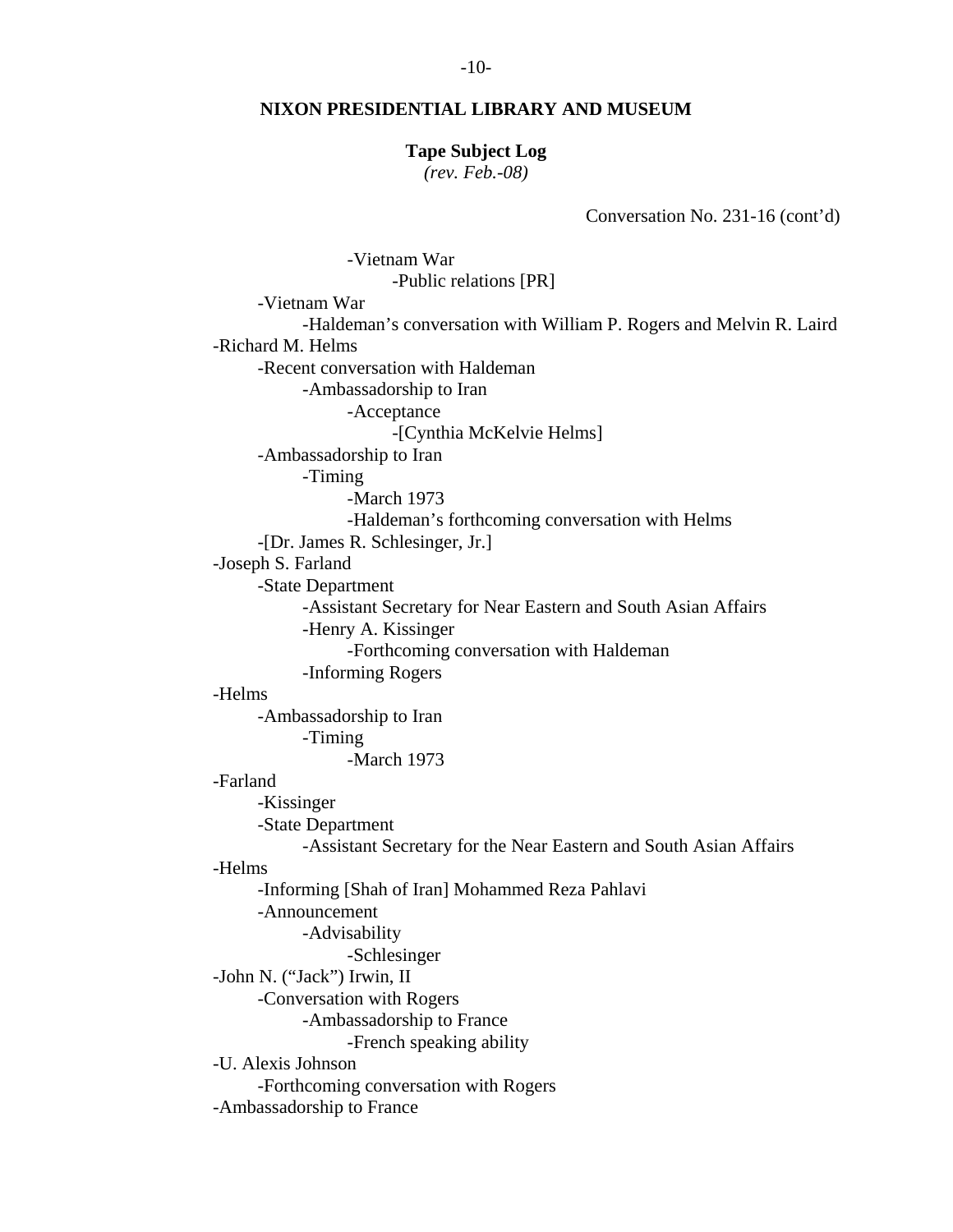#### **Tape Subject Log**

*(rev. Feb.-08)* 

Conversation No. 231-16 (cont'd)

 -French speaking ability -Rogers's view -Maurice H. Stans's candidates -Emil ("Bus") Mosbacher, Jr. -Appointment -Kissinger -Campaign contribution -Brennan -Labor representatives -Ambassadorships -Stans's candidates -I[lorwith] W[ilbur] Abel -Shultz -Colson -Michael P. Balzano, Jr. -Donald F. Rogers -Schedule -Unknown person -Helicopter -Role of labor representatives -Rodgers -Shultz -Unknown economic adviser -Executive Office Building [EOB] -Balzano -Colson -White House Office of Information -Role -Press relations -Work with labor and ethnic groups -Black candidate -Stanley S. Scott -Herbert G. Klein -Conversation with Haldeman -US Information Agency [USIA] -Departure -USIA -Position to be filled -Peter G. Peterson -The President's conversation with John D. Ehrlichman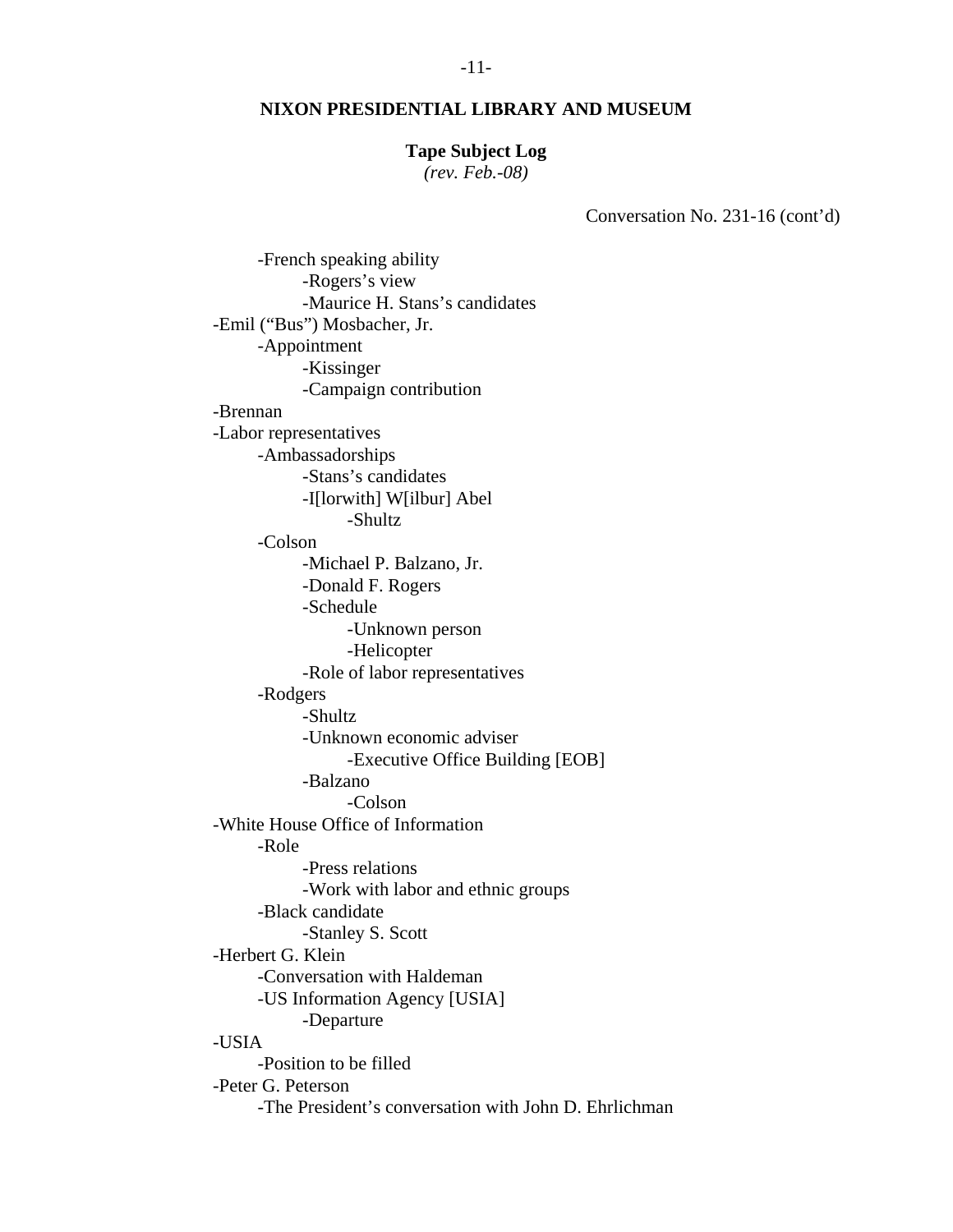#### **Tape Subject Log**

*(rev. Feb.-08)* 

Conversation No. 231-16 (cont'd)

 -Haldeman's conversation with Ehrlichman and Shultz -Conversation with Shultz and Kissinger -Interest in ambassadorship at large -Washington, DC -Ehrlichman's view -Motivation -Washington, DC -Commerce Department -Frederick B. Dent -Donald McI. Kendall -Possible conversation with Haldeman -Southern businessman -Democrats in administration -Scali, Brennan -Other candidates -South -Other nominees -New Orleans businessman -Frederic V. Malek -Florida nominee -Southerner -New Yorker -Jew -Miami Beach -Jacksonville -New Orleans businessman -South Carolina -Dent -Meeting with the President -Possible conversation with Haldeman -Pepsi Cola Company -Deal to sell soft drink in Soviet Union -Southerner -Age The President's schedule

 -Meeting with Dr. W. Kenneth Riland -Trip to Washington, DC -Return to Camp David -Annoucements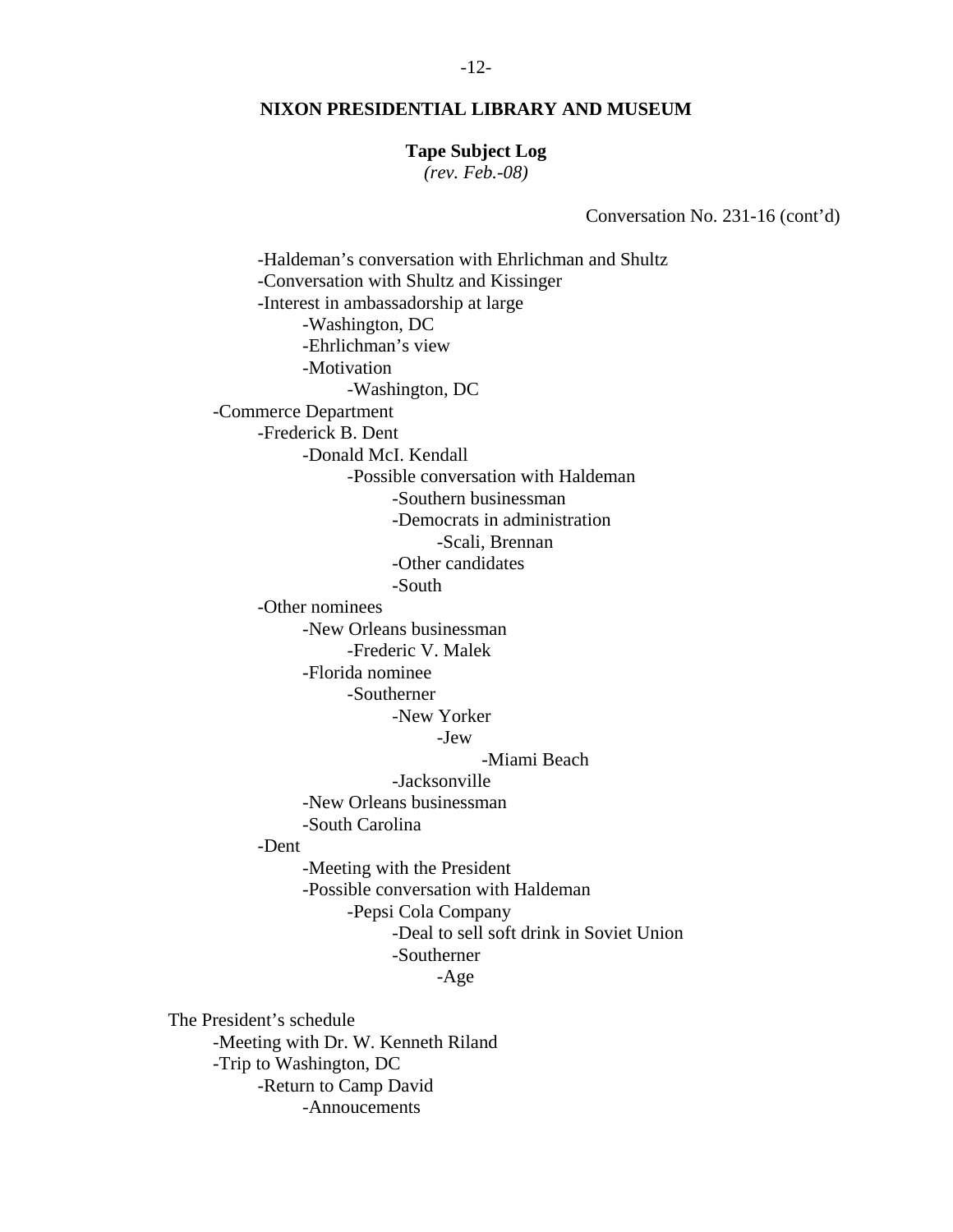#### **Tape Subject Log**

*(rev. Feb.-08)* 

Conversation No. 231-16 (cont'd)

 -Trip to Florida [Key Biscayne] -Joint Chiefs of Staff [JCS] -Economic [Budget] group -Announcements -Camp David -State Department -Rogers -[David] Kenneth Rush -William J. Casey -William J. Porter -Return to Camp David -Helicopter ride -Timing -Meeting with Nguyen Phu Duc, black administration officials, Riland -Budget group -JCS -Camp David -Washington, DC -Duc -The President's press statement -Camp David -White House -Key Biscayne -Meeting with Kissinger Second term reorganization -Announcement -White House staff -Announcements, December 1, 1972 -[Council on Economic Policy] -Shultz -Stein -Peter M. Flanigan -Council on International Economic Policy [CIEP] -Shultz -Assistant to the President for economic affairs -Announcements, December 2, 1972 -White House staff -Key Biscayne -Kissinger's meeting with the President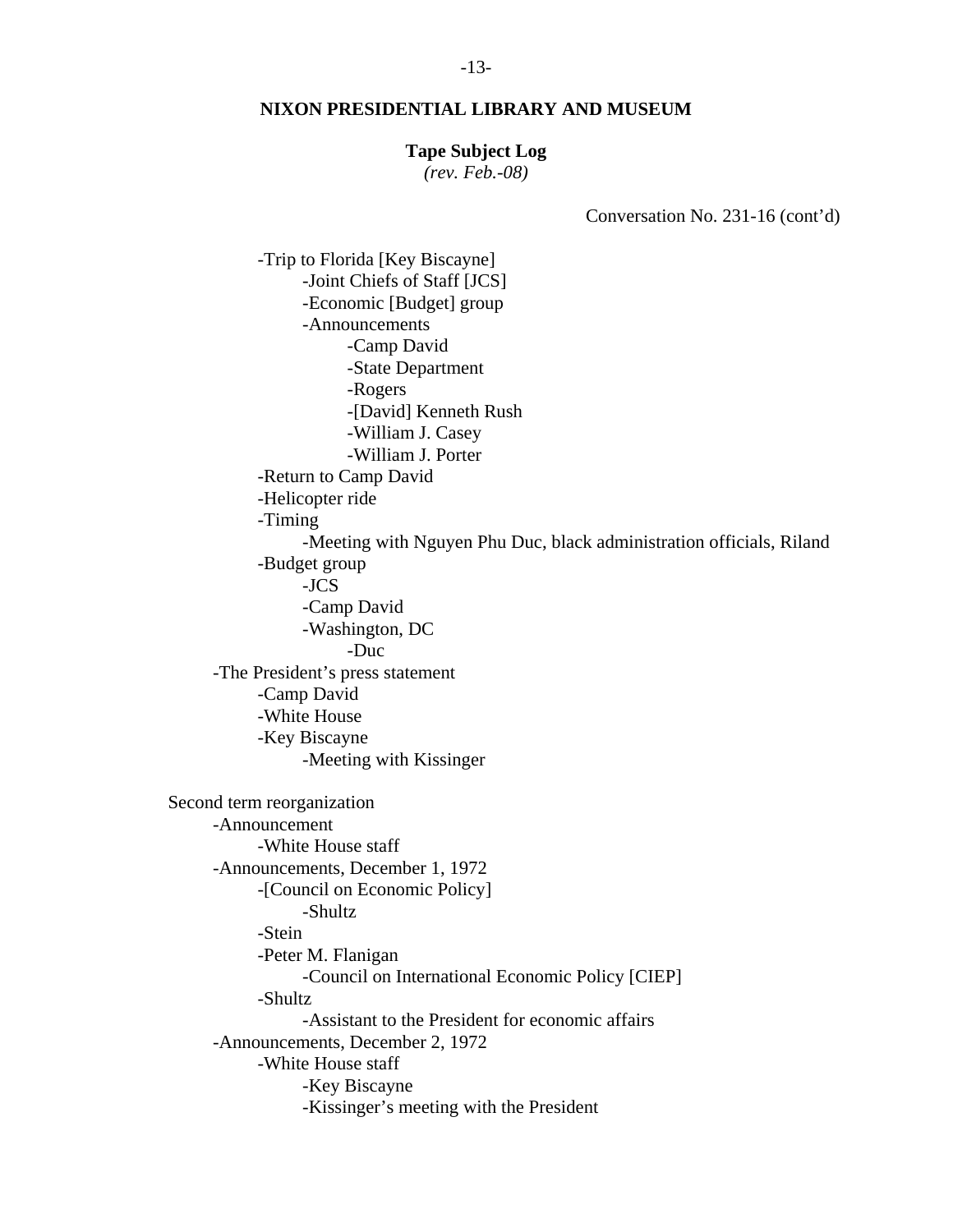#### **Tape Subject Log**

*(rev. Feb.-08)* 

Conversation No. 231-16 (cont'd)

 -East Wing staff -The President's forthcoming conversation with Thelma C. ("Pat") Nixon -Donald H. Rumsfeld -Cost of Living Council [COLC] -Peterson -European Economic Council [EEC] -North Atlantic Treaty Organization [NATO] -Compared to EEC -EEC -Joseph A. Greenwald -Possible recall -Shultz -Rumsfeld's attitude -COLC -John T. Dunlop -Labor Department -NATO -Hodgson -Rumsfeld -Geneva The President's schedule -Raymond K. Price, Jr. -Meeting with the President -Forthcoming conversation with Haldeman -November 29, 1972 -Claude S. Brinegar -Robert J. Brown -Return to Washington, DC -Brown -Meetings at White House -November 30, 1972 -Budget group -JCS -Departure for Key Biscayne Second term reorganization -Price -Plans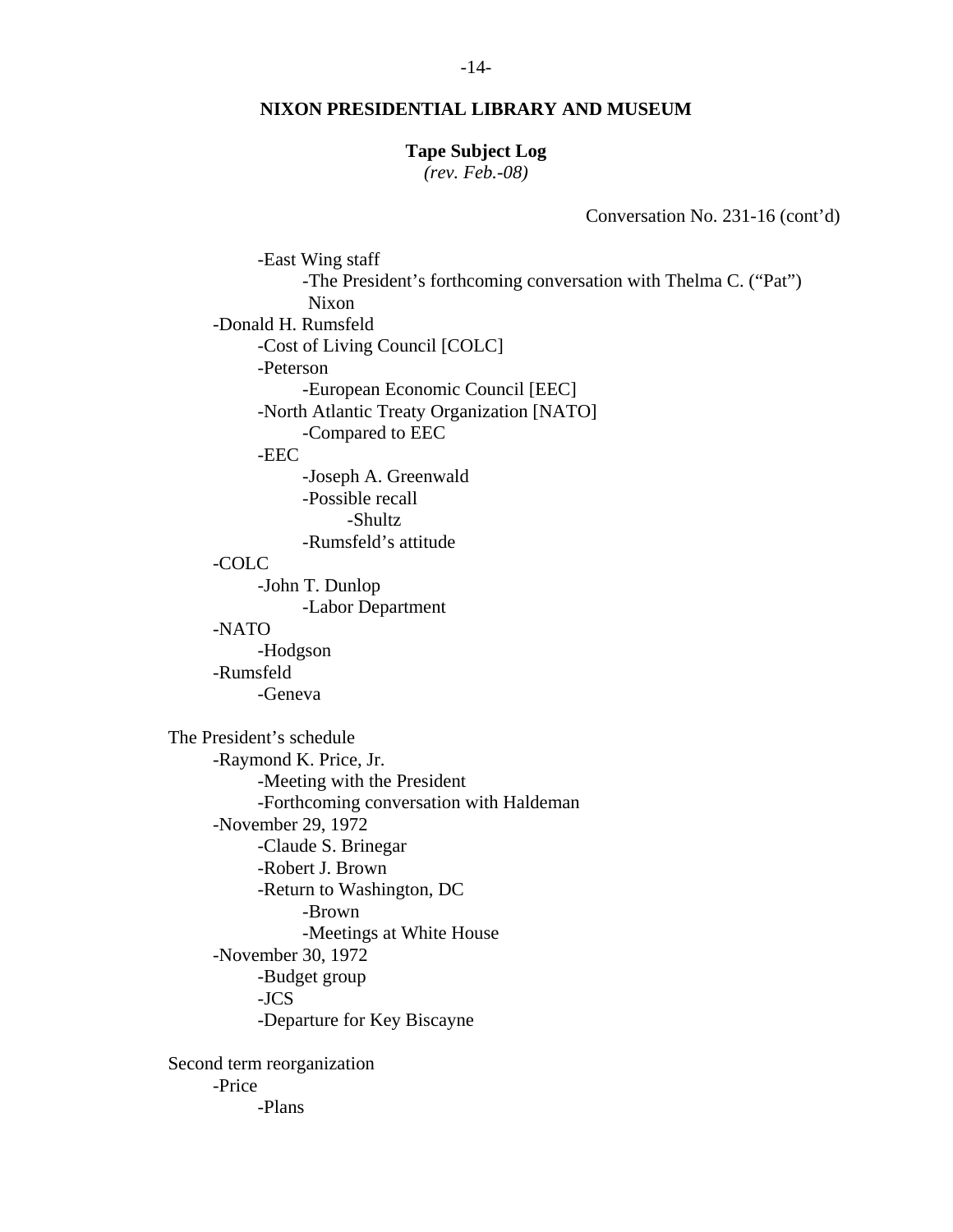#### **Tape Subject Log**

*(rev. Feb.-08)* 

Conversation No. 231-16 (cont'd)

 -Role in second term -First term -"House philosopher" -Bring in seminal ideas -The President's philosophy -Distillation -Understanding -Administration, country -Price's view -Reconciling apparent inconsistencies -Use of time -Reading, reflection, writing -Departmental responsibilities -Speech writing -Staff -Supervisory role -Title -Counsellor -Special Assistant to the President -Leonard Garment -William L. Safire -Safire -Book writing -Departure -Book -Timing -Inauguration -Address [?] -Tone, ideas -Price -"House philosopher" -Policy process input -Proposals -Consistency with the President's philosophy -Price's political orientation -Left-center -Patrick J. Buchanan -Political orientation -Right -Special assistantship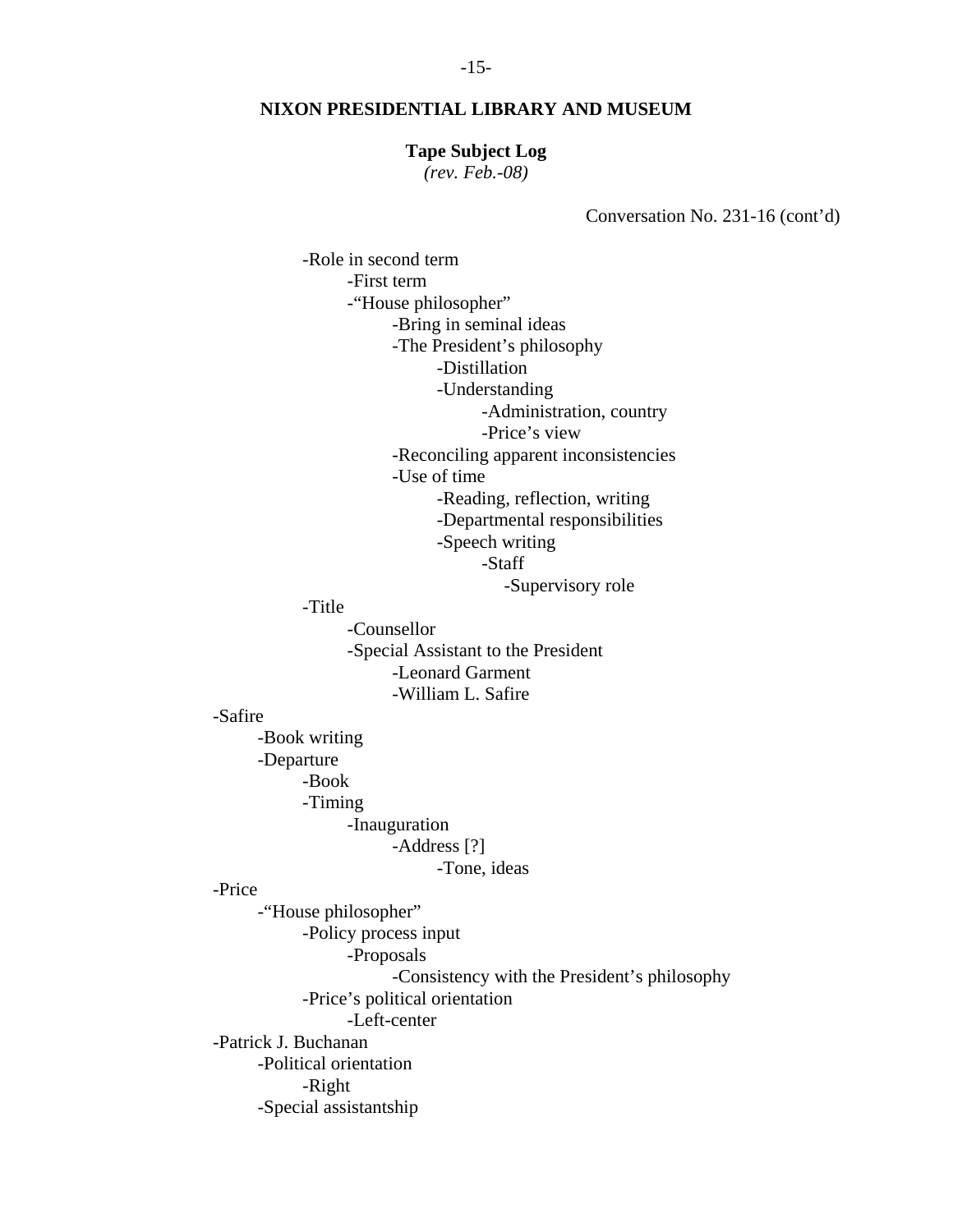#### **Tape Subject Log**

*(rev. Feb.-08)* 

Conversation No. 231-16 (cont'd)

 -Haldeman's forthcoming conversation with Price -Editorial work -White House staff -Paperwork -David R. Gergen -Haldeman's forthcoming conversation with Price -Lee W. Huebner -Speech writers -Price, Buchanan -Paperwork -Frank Dale -Klein's job -Klein -Work outside of administration -Work in first term -Insecurity -Administrative abilities -Dale -Administrative abilities -Work with Ronald L. Ziegler -Coordination -Compared to Klein -Attendance at meetings -Congressional briefings -Ziegler -William E. Timmons Mrs. Nixon's schedule -Rose Bowl parade -Arrangements -Guest of honor -Special automobile -Compared to grand marshall's and tournament president's car -Rose Bowl game -Parade route -Riding -Queen, tournament president, grand marshall -Announcement -University of Southern California [USC]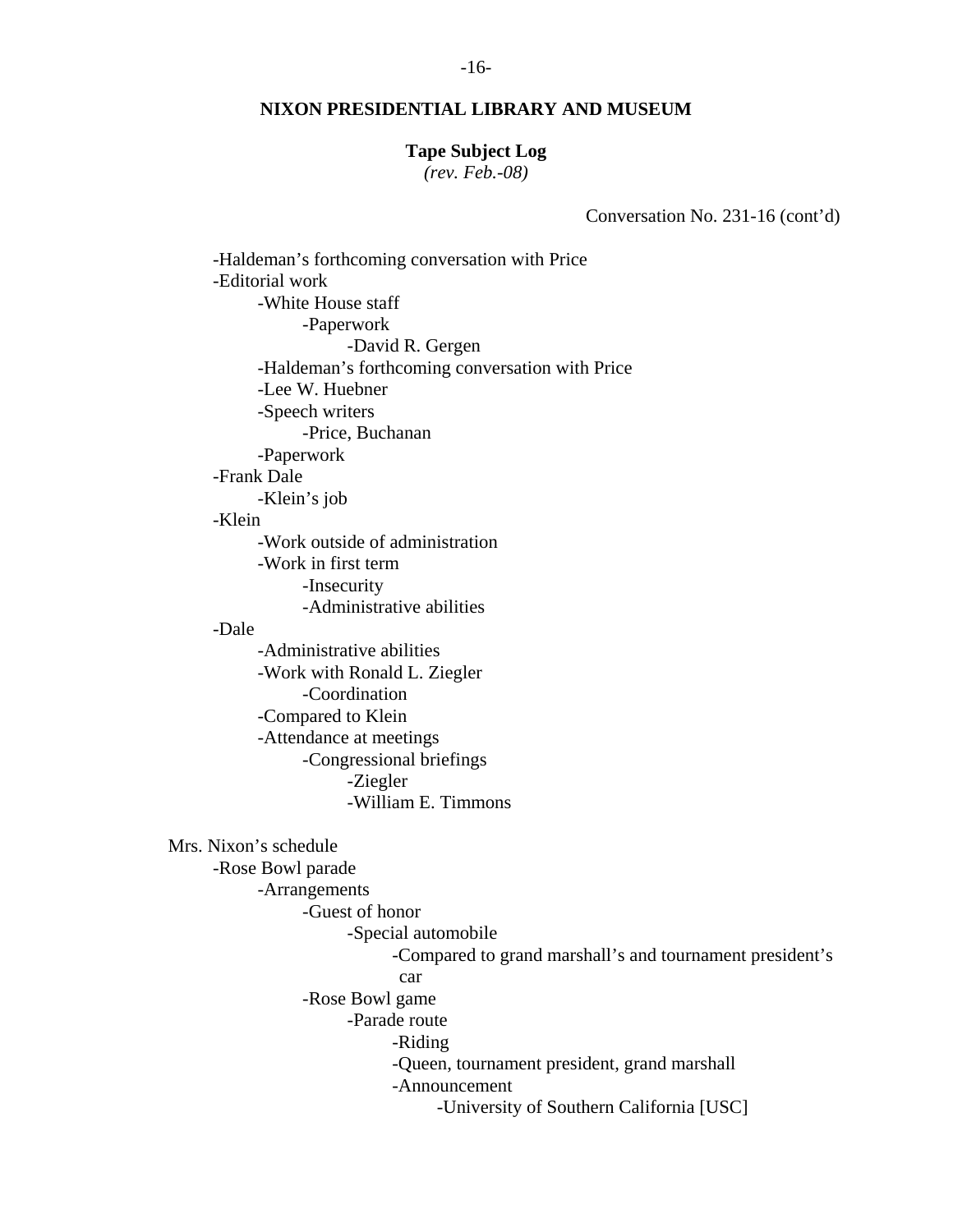#### **Tape Subject Log**

*(rev. Feb.-08)* 

Conversation No. 231-16 (cont'd)

 -Seating -Tournament president -USC president -Grand marshall -Tournament president -Klein -Conversation with Julie Nixon Eisenhower -Possible conversation with Mrs. Nixon -Use -John Wayne -Grand marshall

 The President's schedule -Key Biscayne -California

\*\*\*\*\*\*\*\*\*\*\*\*\*\*\*\*\*\*\*\*\*\*\*\*\*\*\*\*\*\*\*\*\*\*\*\*\*\*\*\*\*\*\*\*\*\*\*\*\*\*\*\*\*\*\*\*\*\*\*\*\*\*\*\*\*

[Begin segment reviewed under deed of gift]

 -Christmas -Jack Drown, Helene (Cloesie) Drown -F. Donald Nixon -Mrs. Nixon's schedule -Rose Bowl -Christmas -Florida -California -Charles G. ("Bebe") Rebozo -Jack Drown, Helene Drown -The President's relatives

[End segment reviewed under deed of gift] \*\*\*\*\*\*\*\*\*\*\*\*\*\*\*\*\*\*\*\*\*\*\*\*\*\*\*\*\*\*\*\*\*\*\*\*\*\*\*\*\*\*\*\*\*\*\*\*\*\*\*\*\*\*\*\*\*\*\*\*\*\*\*\*\*

 Second term reorganization -Klein -USIA job -Retention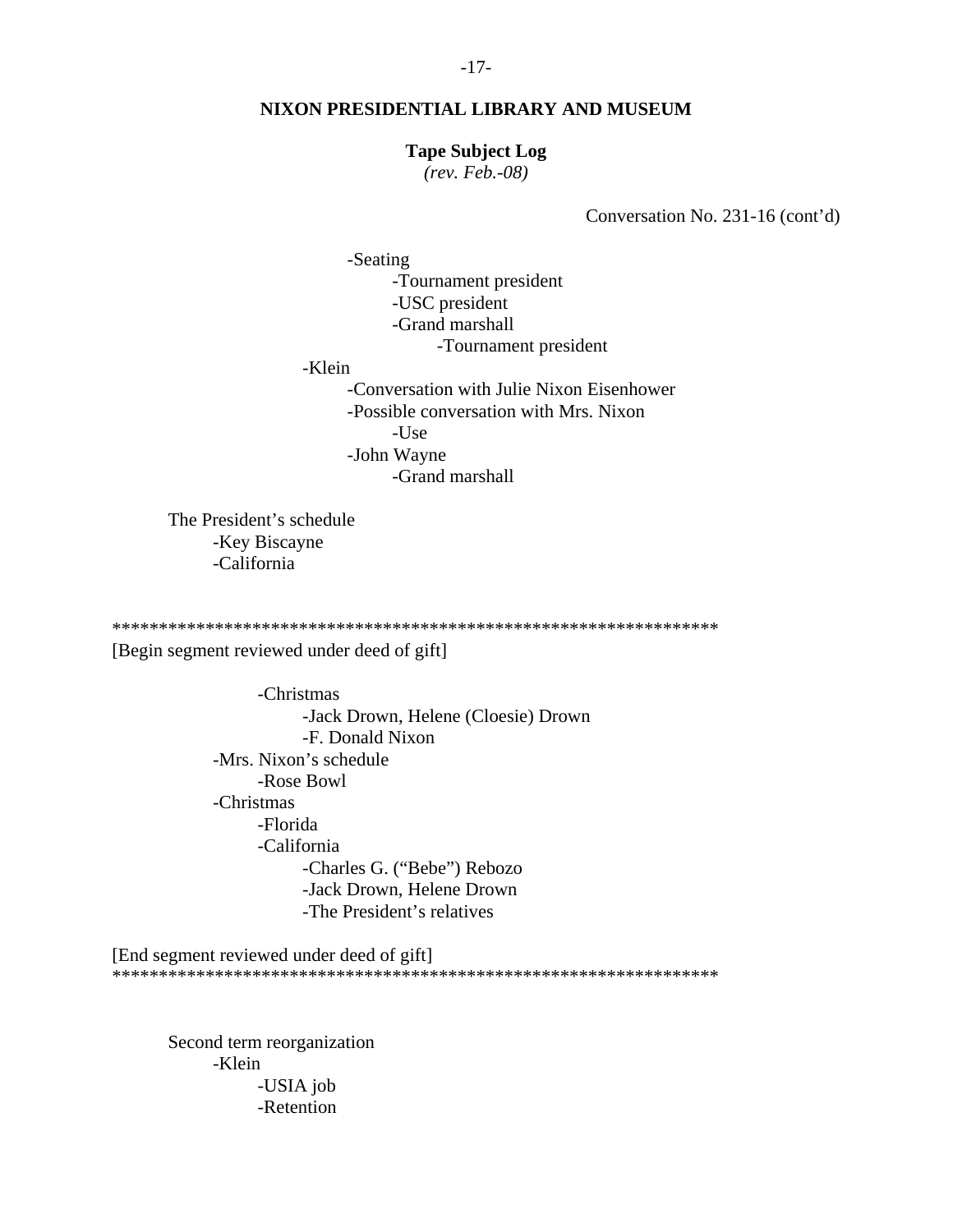#### **Tape Subject Log**

*(rev. Feb.-08)* 

Conversation No. 231-16 (cont'd)

 -Announcement -Departure -Timing -Colson -Replacement -1973 Inauguration

\*\*\*\*\*\*\*\*\*\*\*\*\*\*\*\*\*\*\*\*\*\*\*\*\*\*\*\*\*\*\*\*\*\*\*\*\*\*\*\*\*\*\*\*\*\*\*\*\*\*\*\*\*\*\*\*\*\*\*\*\*\*\*\*\* [Begin segment reviewed under deed of gift]

 Mrs. Nixon's schedule -Rose Parade -Haldeman's possible conversation with Mrs. Nixon -Julie Nixon Eisenhower's schedule

 The President's schedule -Army-Navy Football game

 Republican National Committee [RNC] -Robert J. Dole -Meeting with John N. Mitchell -Reaction -Nelson A. Rockefeller -Chairmanship -Full time, professional position -Departure -Timing -Advantages -Mitchell's advice -Departure -Timing -1974 election -Mitchell's advice for the President's meeting -Praise for Dole -The President's acceptance speech -Shoreham Hotel -RNC -Departure -Role in Senate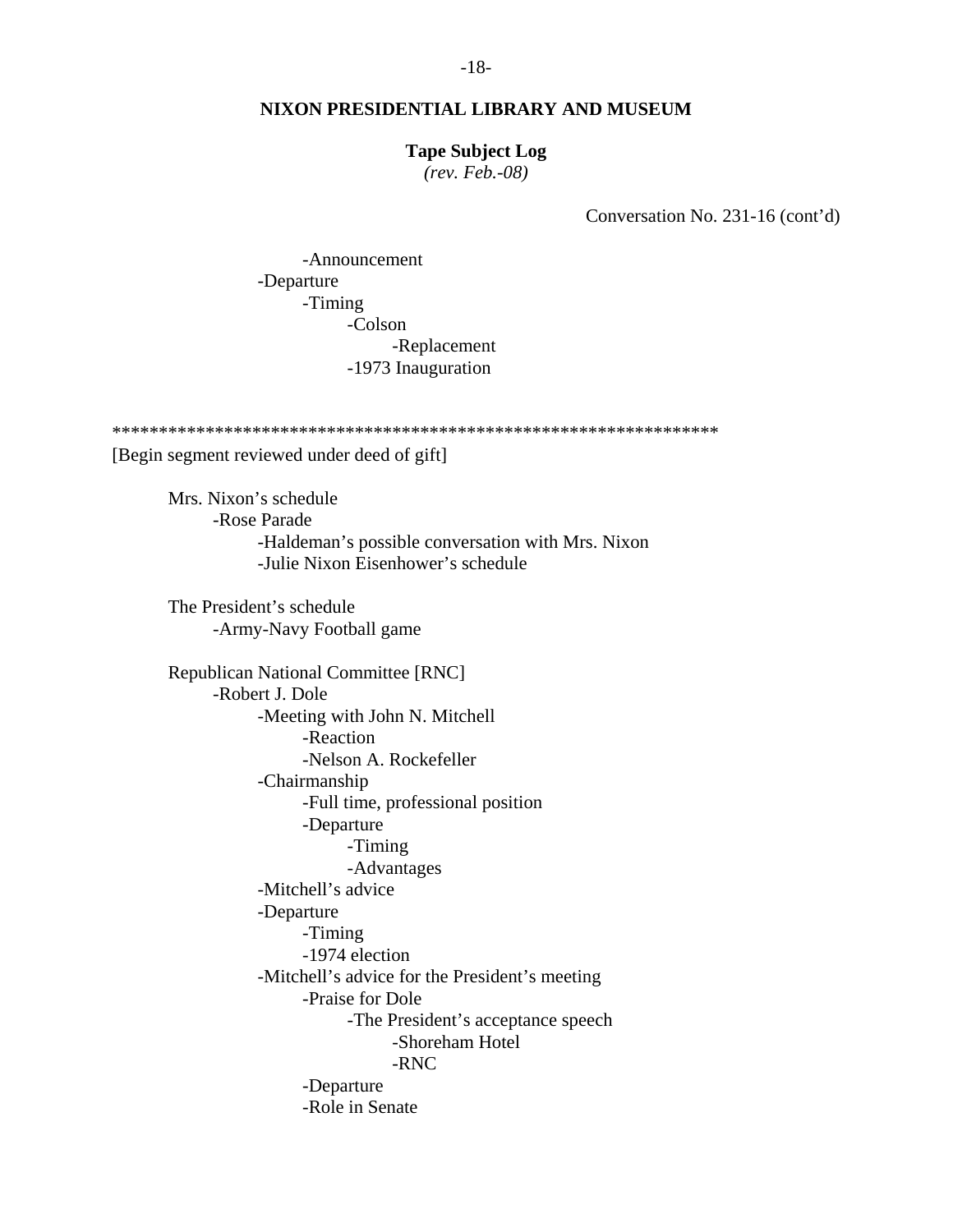#### **Tape Subject Log**

*(rev. Feb.-08)* 

Conversation No. 231-16 (cont'd)

 -Mitchell -Replacement -George H. W. Bush -Retention -1973 Inaugural -Press reports -William E. Brock, III -Kenneth S. Rietz -Appearances -Committee to Re-elect the President [CRP] -Recommendations to the RNC -1972 election role -Turnout -Democrats -Independents -Republicans -Analysis -Dole -Meeting with the President -Other participants -Haldeman's presence -Meeting with Haldeman -Mitchell's advice -Dole's reelection campaign -Trip abroad -Michael J. ("Mike") Mansfield -The President's assistance

[End segment reviewed under deed of gift]

\*\*\*\*\*\*\*\*\*\*\*\*\*\*\*\*\*\*\*\*\*\*\*\*\*\*\*\*\*\*\*\*\*\*\*\*\*\*\*\*\*\*\*\*\*\*\*\*\*\*\*\*\*\*\*\*\*\*\*\*\*\*\*\*\*

 -Trip abroad -Japan -Southeast Asia

 Second term reorganization -Under Secretaries -Agriculture Department -J. Phillip Campbell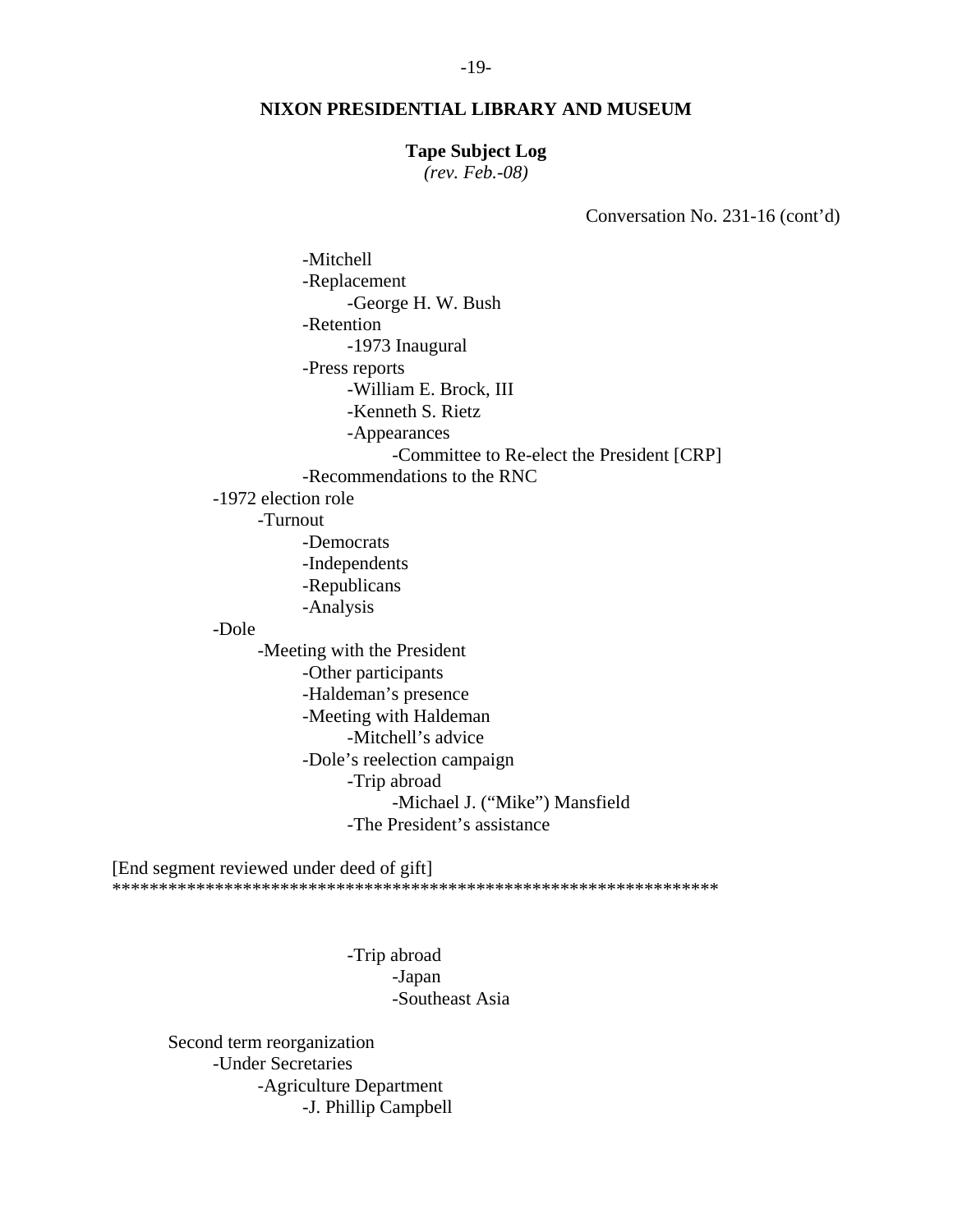#### **Tape Subject Log**

*(rev. Feb.-08)* 

Conversation No. 231-16 (cont'd)

 -Retention -Southern support -Political plans -Timing -Gubernatorial candidacy -Knowledge -Work with Earl L. Butz -Assistant Secretaries -Campbell -Changes in department -Interior Department -John C. Whitaker -Forthcoming conversation with Ehrlichman -White House -Atomic Energy Commission [AEC] offer -Reputation -AEC -John G. Tower -Dixy Lee Ray -Qualifications -Schlesinger's view -Women appointees -Commerce Department -Secretary -Labor Department -Frank Zarb -Present position -Assistant Secretary for Administration -Qualifications -Loyalty -Tenure -Colson -Brennan -Administration -J[ames] Curtis Counts -Counts -Possible departure [from Federal Mediation and Conciliation Service] [FMCS] -Willie J. Usery -Possible replacement for Counts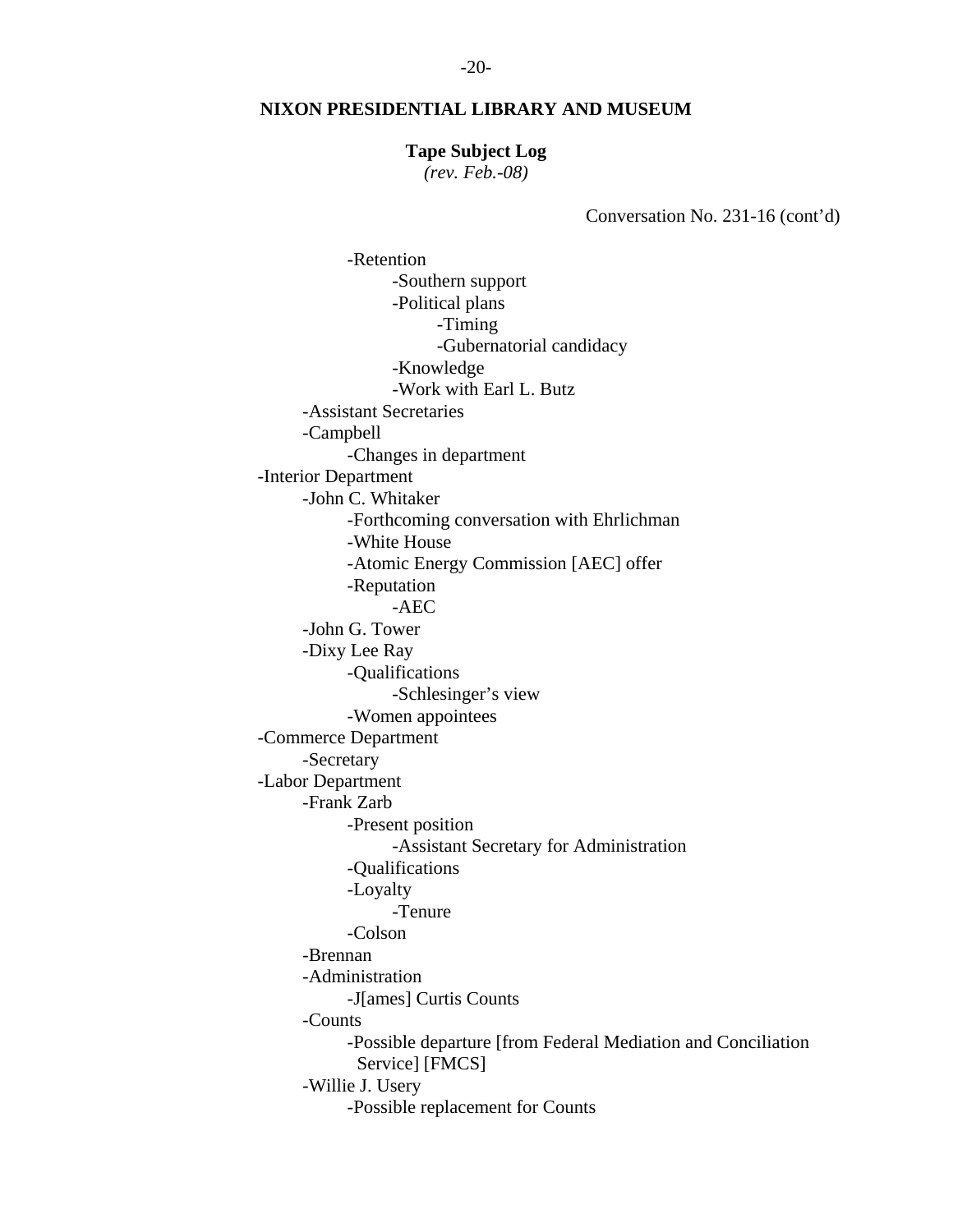# **Tape Subject Log**

*(rev. Feb.-08)* 

Conversation No. 231-16 (cont'd)

# -FMCS

 -Counts -Professional background -Federal Trade Commission [FTC] -Caspar W. ("Cap") Weinberger -Loyalty -View of business -Department of Health, Education and Welfare [HEW] -Office of Management and Budget [OMB] candidate -Outsiders -Work with Weinberger -Department of Housing and Urban Development [HUD] -John E. ("Jack") Sheehan -Federal Reserve Board [FRB] -Background -Kentucky -Age -Toughness -Age -Managerial expertise -Replacement -FRB -Southern district -Archibald K. Davis -Health -Department of Transportation -Egil ("Bud") Krogh, Jr. -Loyalty -[Brinegar] -State Department -Treasury Department -Appointments -Malek -Assistant Secretaries -Ambassadorships, Assistant Secretaries, departments -The President's recent meeting with Brennan -Unknown woman -New York -Agency directors -Internal Revenue Service [IRS]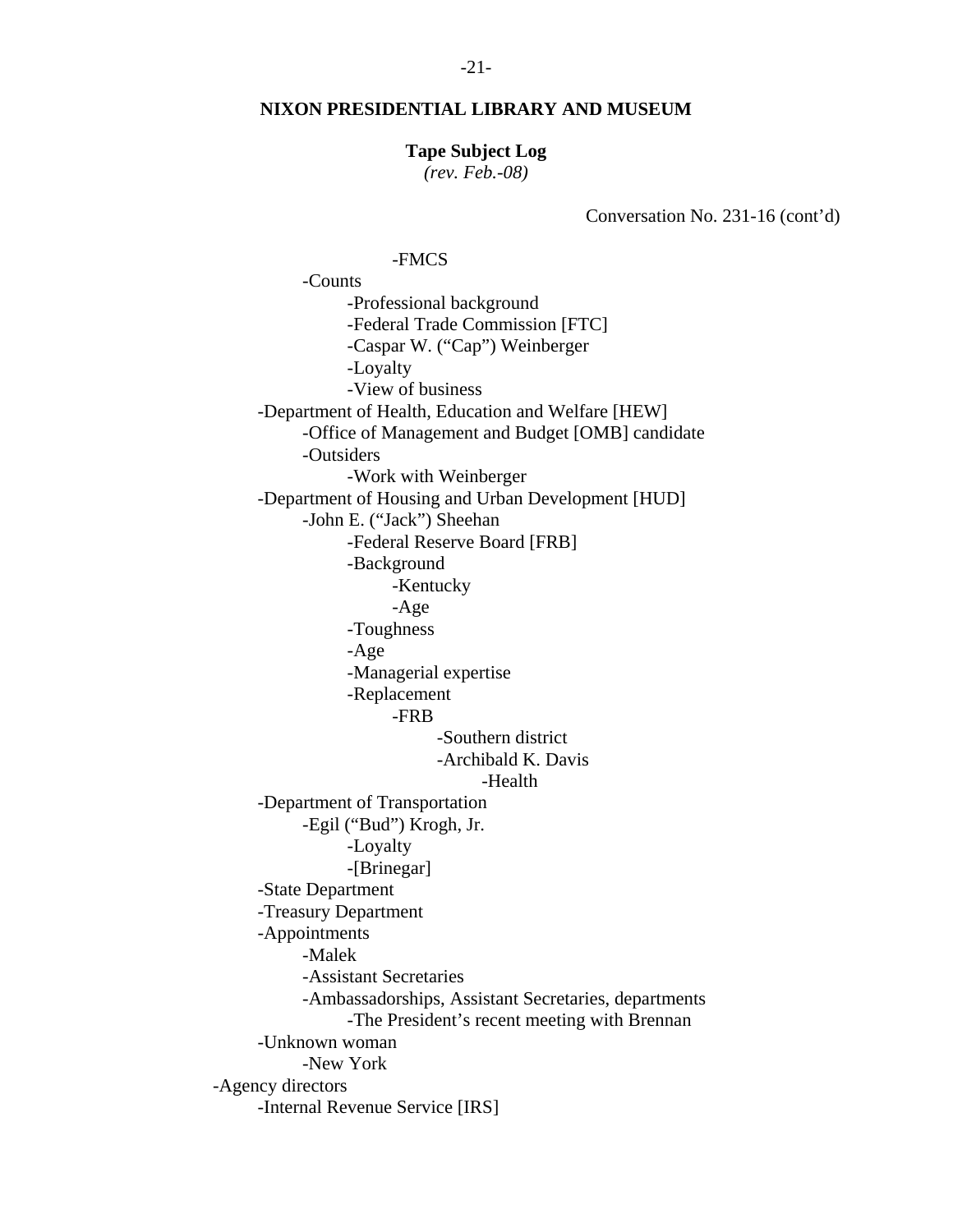# **Tape Subject Log**

*(rev. Feb.-08)* 

Conversation No. 231-16 (cont'd)

 -George D. Webster -AEC -Ray -Central Intelligence Agency [CIA] -Schlesinger -Agency for International Development [AID] -William B. Macomber, Jr. -Possible departure [from State Department] -Ambassadorship -Loyalty -Mitchell -Ambassadorship -Businessman -Kendall and Malek recommendation -Federal Bureau of Investigation [FBI] -Arms Control and Disarmament Agency [ACDA] -Secor D. Browne -Kissinger's recommendation -Civil Aeronautics Board [CAB] -Independence -Knowledge -Kissinger's view -Possible handling of bureaucracy -Henry M. ("Scoop") Jackson's recommendations -[Lt. Gen. Ed Rowny] -Kissinger's list -Malek -David R. Young, Jr. -Loyalty -Leo Cherne -Experience -ACDA -National defense -NATO -Rumsfeld -Geneva -EEC -[Joseph A. Greenwald] -Flanigan's support

-EEC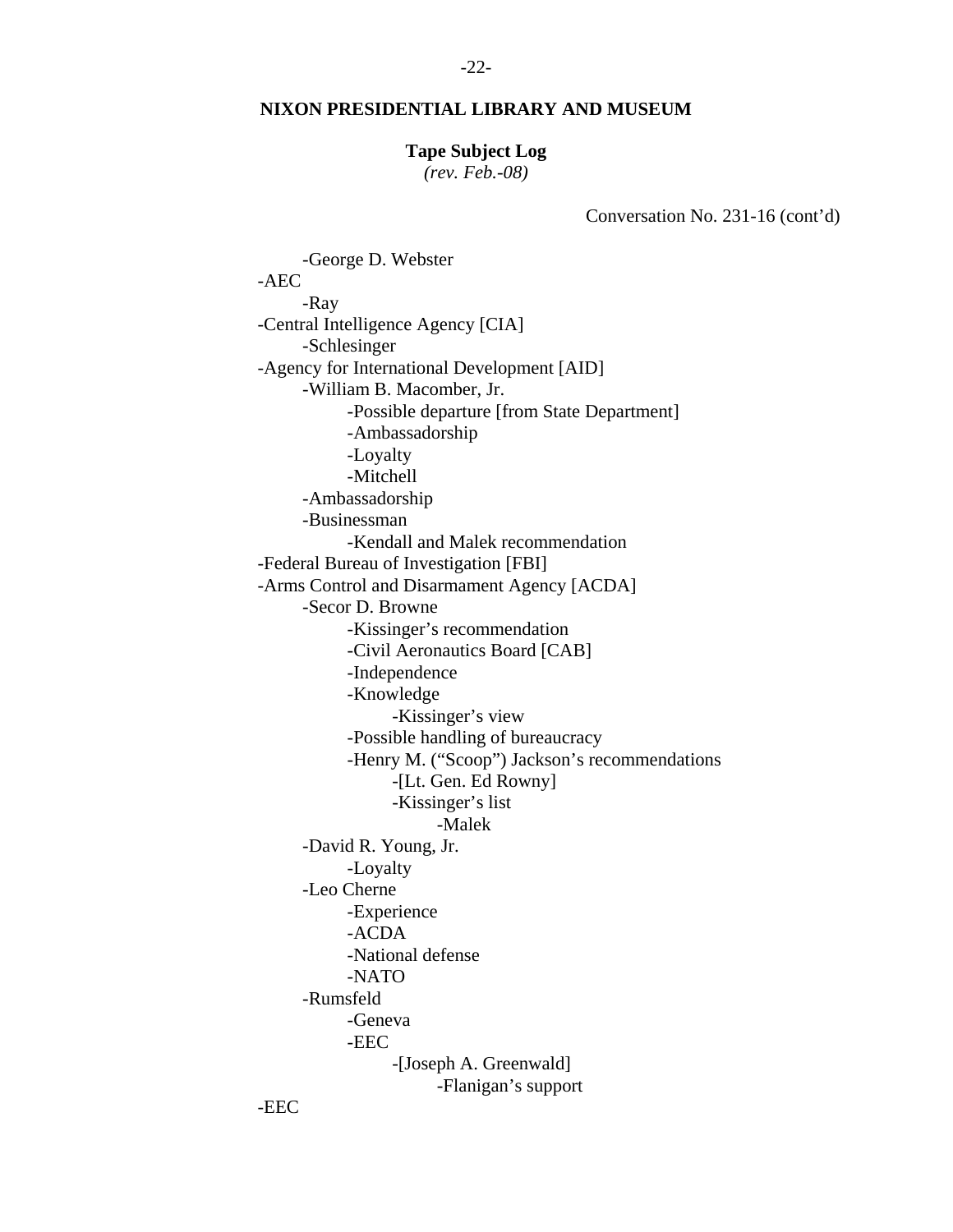#### **Tape Subject Log**

*(rev. Feb.-08)* 

Conversation No. 231-16 (cont'd)

 -Hodgson -Greenwald -New job -Shultz -Cherne -NATO -ACDA -William M. Magruder -Technical expertise -Supersonic Transport [SST] -John S. Foster, Jr. -Signal -Credentials -Possible handling of bureaucracy -Negotiations -Gerard C. Smith -Administrative and negotiating functions -Separation -Smith -Foster -Kissinger's view -Compared to Robert S. McNamara -Rietz -Symbolism -Youth -Loyalty -Politics -Republican Party -Equal Employment Opportunity Commission [EEOC] -Brown -Retention -Loyalty -Symbolism -Possible court appointment -Environmental Protection Agency [EPA] -William D. Ruckelshaus -Retention -Office of Economic Opportunity [OEO] -Loyalists -Advance man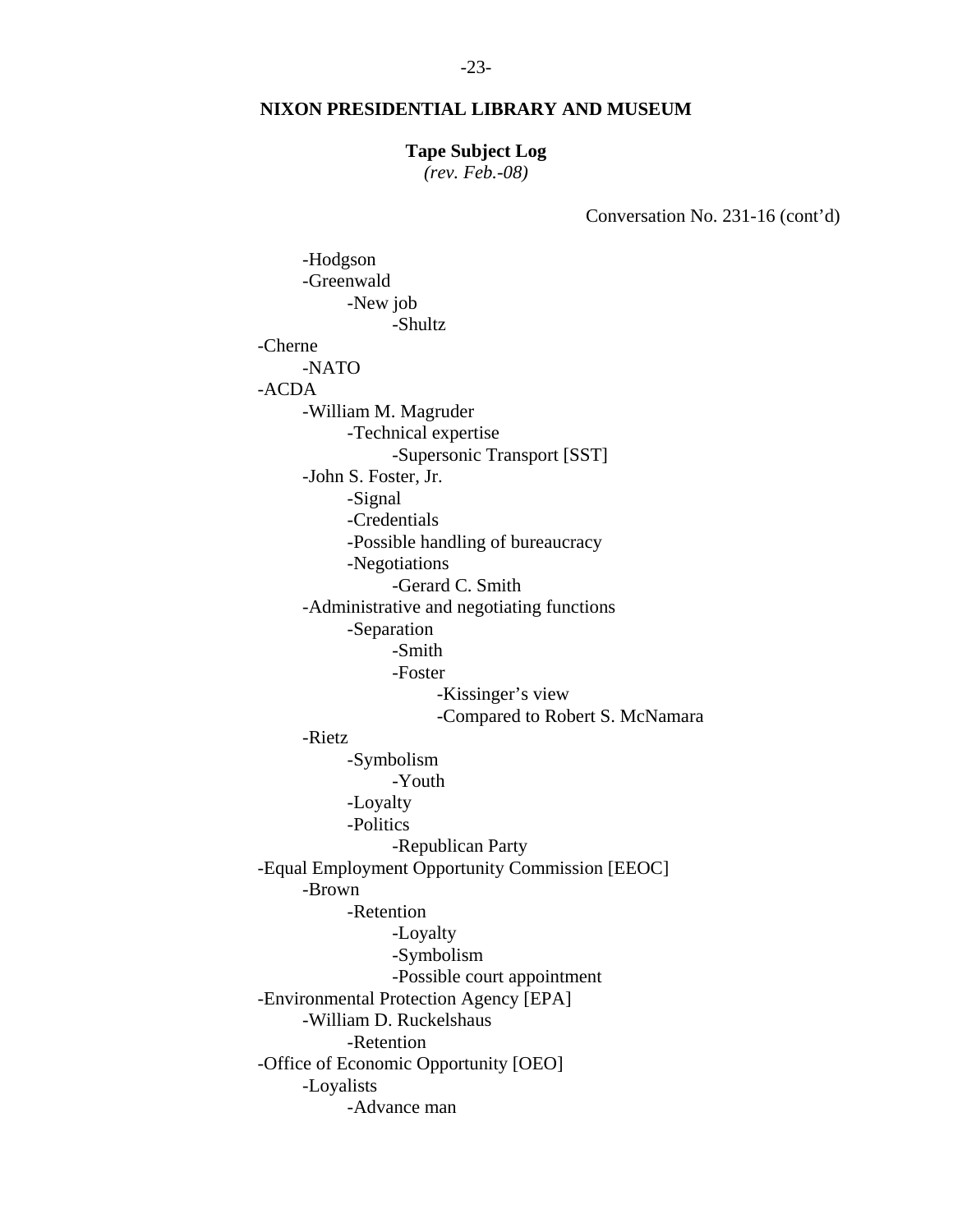#### **Tape Subject Log**

*(rev. Feb.-08)* 

Conversation No. 231-16 (cont'd)

 -Phillip V. Sanchez -HUD -Ehrlichman's plan -Office of Emergency Preparedness [OEP] -Confirmation requirement -Timmons's view -L[ouis] Patrick Gray, III -Gray -FBI -Confirmation problem -NATO -Cherne -Confirmation problem -Compared to Flanigan -Retention -Mitchell's view -Kleindienst's view -Kleindienst's involvement -FBI -[Jerry V. Wilson] -Mitchell's view -Alternatives -Alternatives -Lawyer -Krogh -Relationship with the President -OEP -Louie B. Nunn -Requirement -Politician -Nunn -Gray -Washington, DC -Gray -NATO -Thomas S. Kleppe -Retention -General Services Administration [GSA] -Nunn -Requirement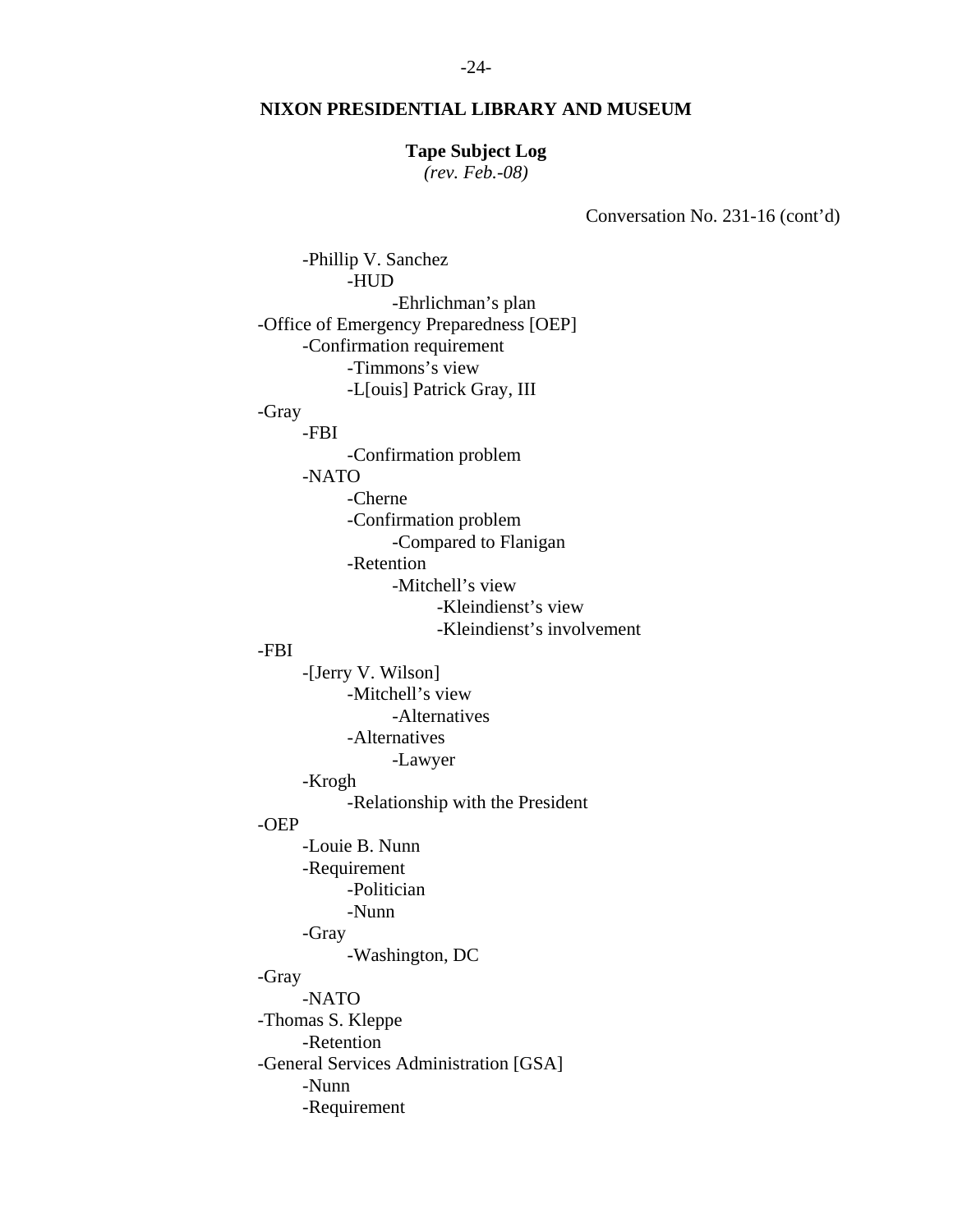#### **Tape Subject Log**

*(rev. Feb.-08)* 

Conversation No. 231-16 (cont'd)

| -Politician                                               |
|-----------------------------------------------------------|
| -Young loyalist                                           |
| -Nunn                                                     |
| -Money making                                             |
| -USIA                                                     |
| -Richard L. Harkness                                      |
| -Performance on [National Advisory Council for Drug Abuse |
| Prevention]                                               |
| -Speaking ability                                         |
| $-Age$                                                    |
| -James Leonard Reinsch                                    |
| -Cox Broadcasting Company                                 |
| -Political loyalties                                      |
| -John F. Kennedy media adviser                            |
| -Advisory committee                                       |
| -Klein                                                    |
| -Dale                                                     |
| -Reinsch                                                  |
| -Chairmanship of Advisory Committee                       |
| -Frank Stanton                                            |
| -Dale                                                     |
| -James Keogh                                              |
| -Loyalty                                                  |
| -Interest in returning to administration                  |
| -Qualifications                                           |
| -Interest                                                 |
| -NATO                                                     |
| -Peterson                                                 |
| -Decision                                                 |
| -Acceptance                                               |
| -Deputy Attorney General                                  |
| -Myles J. Ambrose                                         |
| -Mitchell's view                                          |
| -Relationship with the President                          |
| -Ehrlichman                                               |
| -Mitchell's view                                          |
| -Confirmation problem                                     |
| -Alleged incident in Texas                                |
| -FBI                                                      |

-Wilson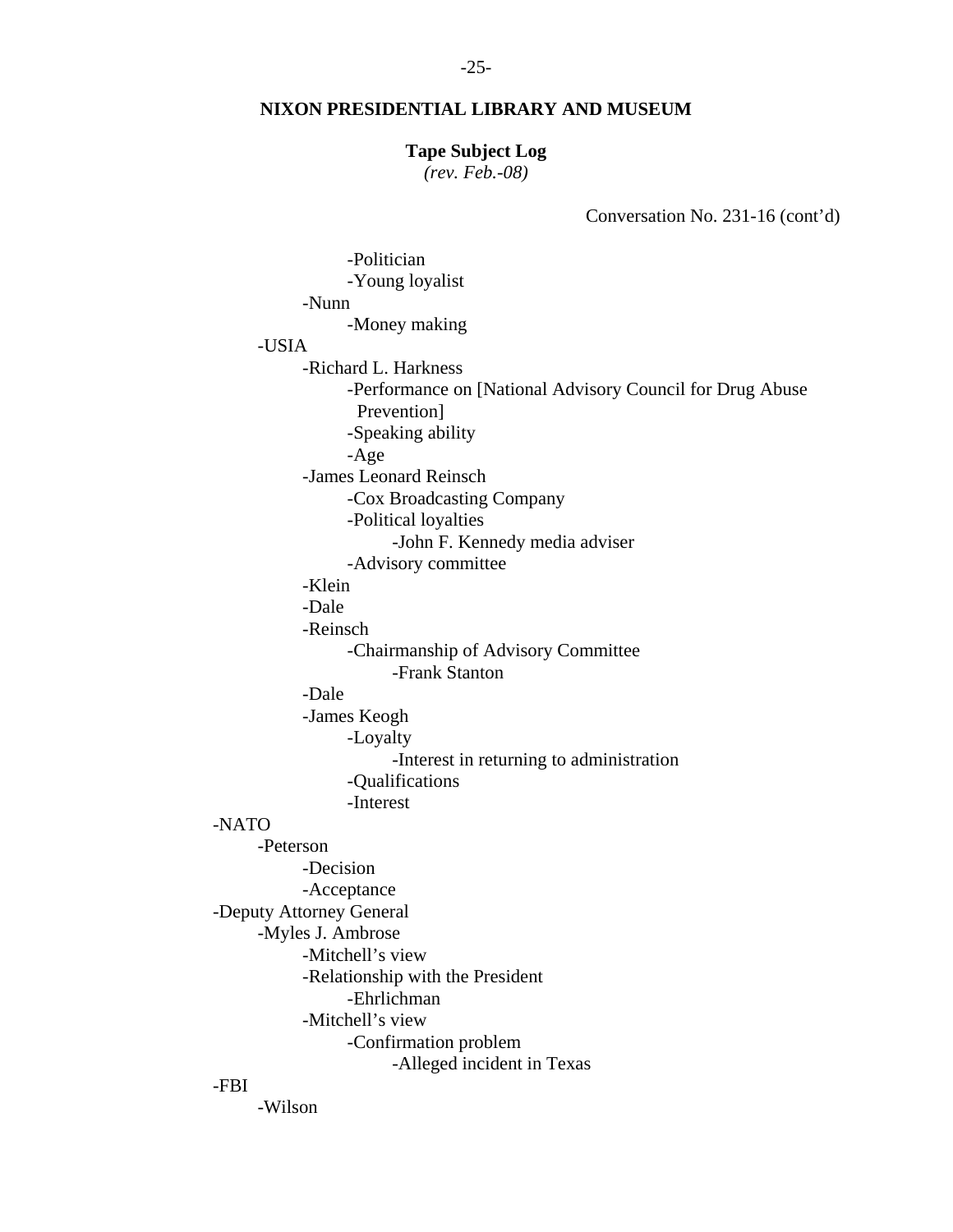#### **Tape Subject Log**

*(rev. Feb.-08)* 

Conversation No. 231-16 (cont'd)

 -Mitchell's view -Director -Prerequisites -Mitchell's view -Loyalty -Ability -Loyalty -Legal background -Administrative ability -Political skills -Evelle Younger -California -Gray -Los Angeles District Attorney -Legal background -William French Smith -Attorney General of Missouri -[John C. Danforth] -1970 election -Senate race -Christopher S. ("Kit") Bond -1972 election -Attorney General of Arizona -[Gary K. Nelson] -Meeting with the President, September 21, 1971 -Toughness -Robert H. Finch's view -Younger -Finch's view -Ronald W. Reagan's view -Mitchell's view -Los Angeles County -Size

The President talked with the Camp David operator at an unknown time between 12:14 pm and 1:50 pm.

[Conversation No. 231-16A]

[See Conversation No. 156-11]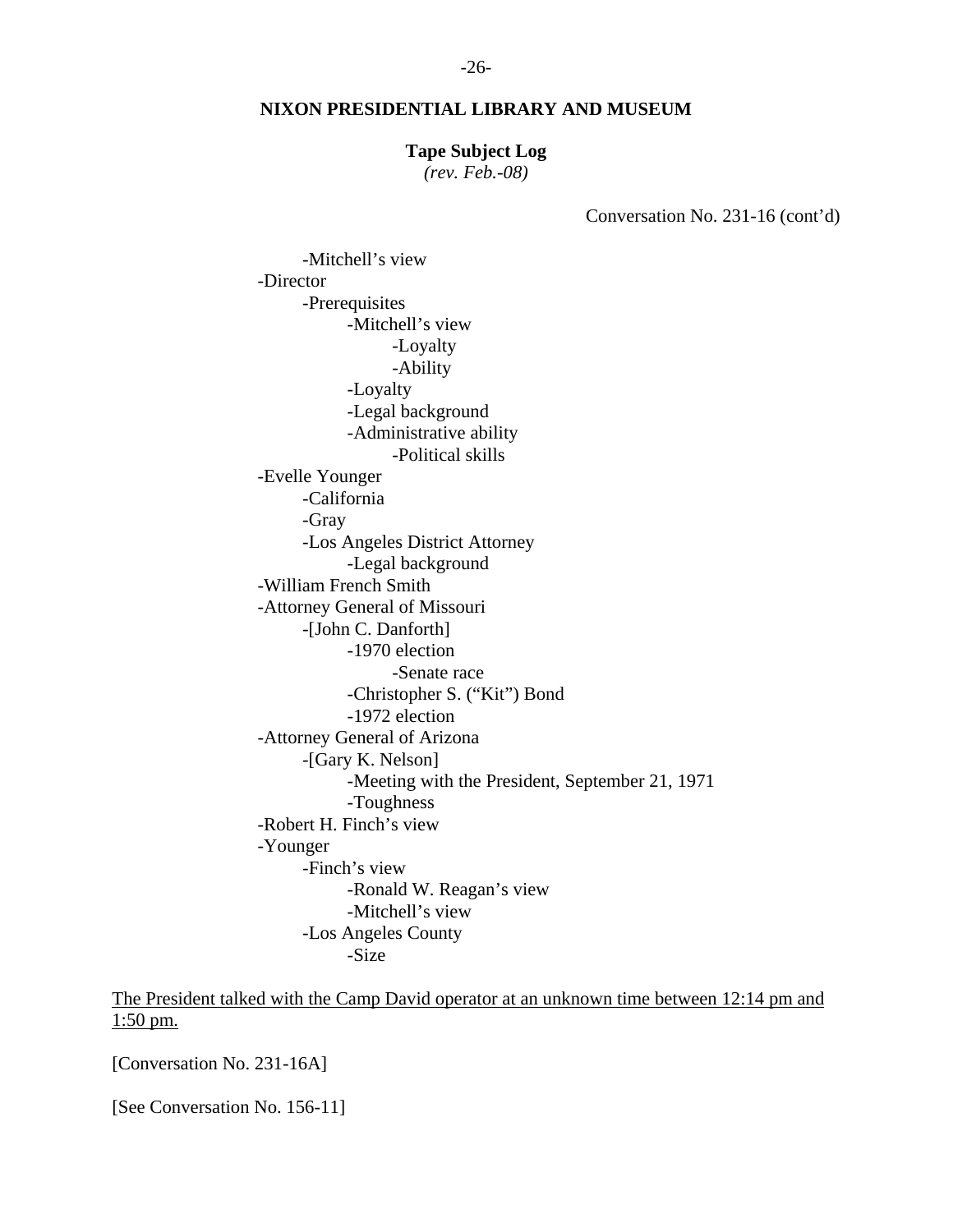#### **Tape Subject Log**

*(rev. Feb.-08)* 

Conversation No. 231-16 (cont'd)

[End of telephone conversation]

 Second term reorganization -FBI -[Wilson] -Mitchell's view -Gray -Departure -Confirmation problem -Watergate -Job performance -ACDA -Confirmation problem -Watergate -Kleindienst's view -FBI investigation -Relationship with the President -Politics -Gray -ACDA -OEP -White House -Political role -ACDA -ACDA -Cherne -Haldeman's forthcoming conversation with Kissinger -EEC -Haldeman's forthcoming conversation with Shultz -Greenwald -Possible recall -Shultz -Gray -Candidacy for governor -Helms -Ambassadorship to Iran -Haldeman's forthcoming conversation with Kissinger -CIA -Schlesinger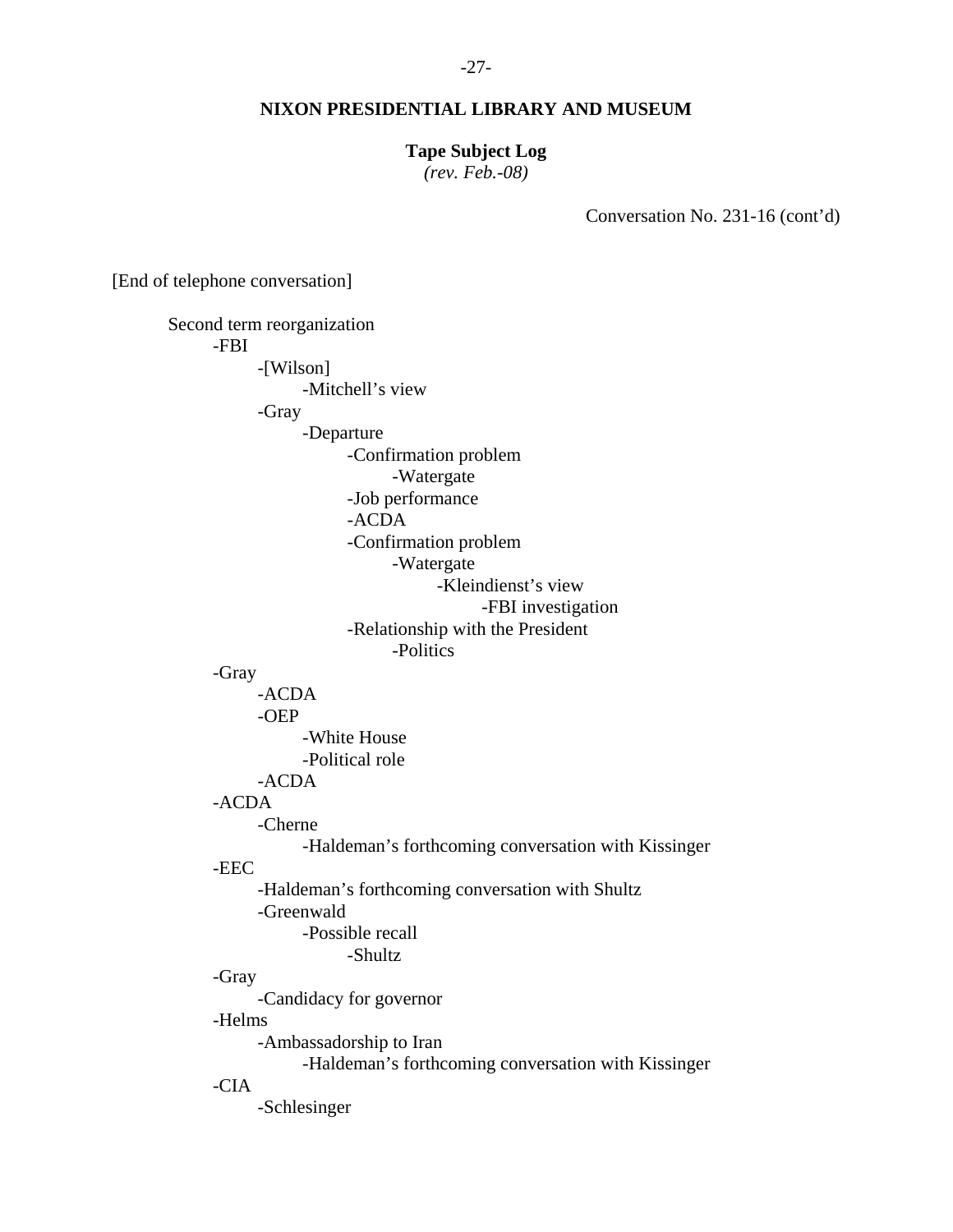#### **Tape Subject Log**

*(rev. Feb.-08)* 

Conversation No. 231-16 (cont'd)

 -Kissinger's awareness -Farland -Kissinger

Haldeman talked with the Camp David operator at an unknown time between 12:14 pm and 1:50 pm.

[Conversation No. 231-16B]

[See Conversation No. 183-6]

[End of telephone conversation]

 Finch's schedule -Availability -Rotary clubs -Present location -Luncheon -California -Availability

\*\*\*\*\*\*\*\*\*\*\*\*\*\*\*\*\*\*\*\*\*\*\*\*\*\*\*\*\*\*\*\*\*\*\*\*\*\*\*\*\*\*\*\*\*\*\*\*\*\*\*\*\*\*\*\*\*\*\*\*\*\*\*\*\*

[Begin segment reviewed under deed of gift]

 -Dole -Competence -1972 election -"New Majority" appeals -Democrats -Dole -Sensitivities -The President's acceptance speech -Stans -Mitchell

[End segment reviewed under deed of gift] \*\*\*\*\*\*\*\*\*\*\*\*\*\*\*\*\*\*\*\*\*\*\*\*\*\*\*\*\*\*\*\*\*\*\*\*\*\*\*\*\*\*\*\*\*\*\*\*\*\*\*\*\*\*\*\*\*\*\*\*\*\*\*\*\*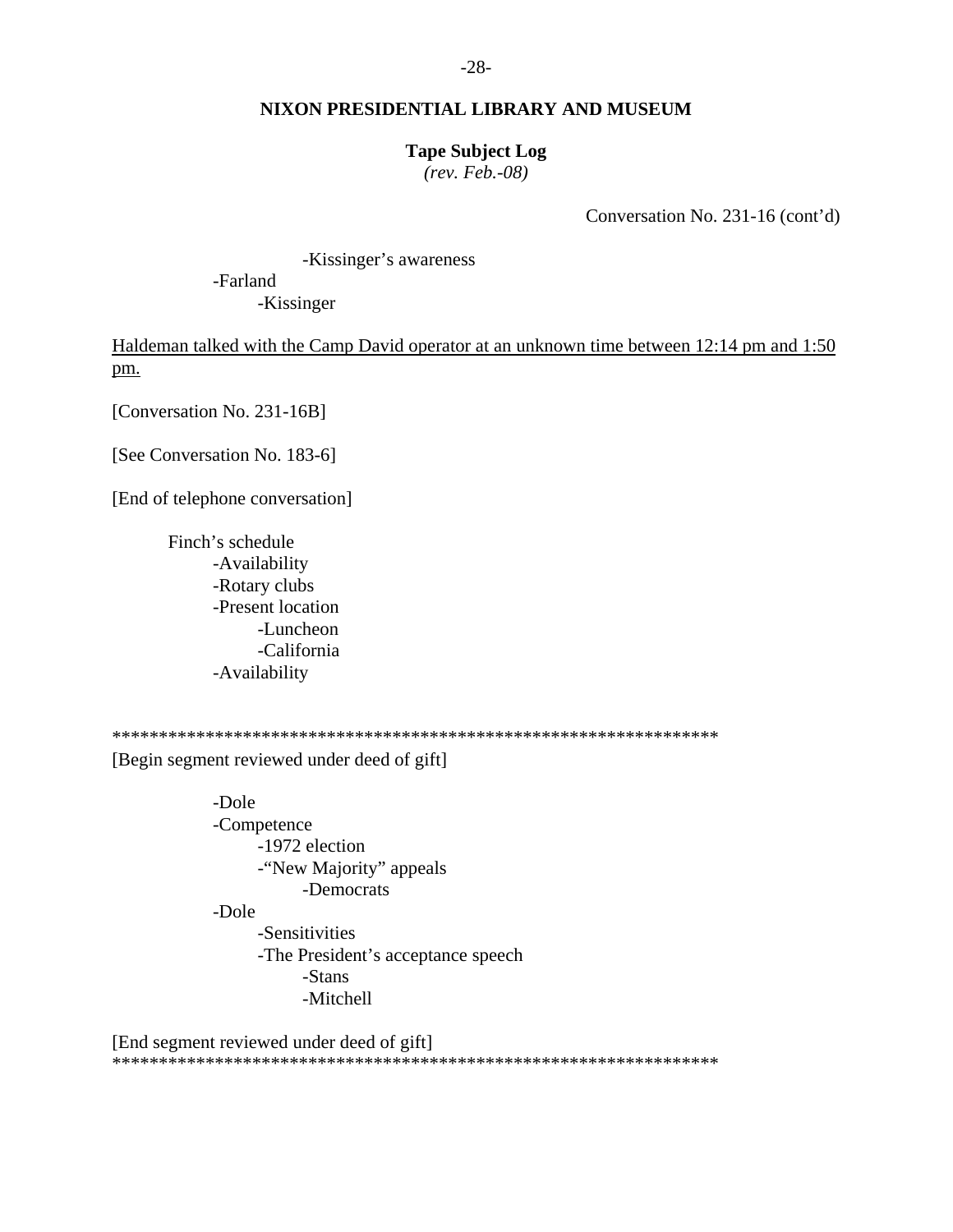# **Tape Subject Log**

*(rev. Feb.-08)* 

Conversation No. 231-16 (cont'd)

 The President's schedule -Meeting with Connally -Timing -Key Biscayne -Walker's Cay -Meeting with Kissinger -Meeting with Connally -Timing -Jamaica -Dinner -Key Biscayne -Meeting with JCS -Duration -Photograph session -Budget group -Meeting with Connally -Timing -Kissinger -Shultz -International economic issues -Casey Second term reorganization -Kissinger's involvement -Vietnam -Rogers -Departure -Tenure -Casey -State Department -Administration post -Recent conversation with Haldeman -State Department -Administration post -Under Secretary for Economic Affairs -Filling -Casey's possible promotion to Deputy Secretary -Under Secretary for Economic Affairs -Casey's interest -Treasury Department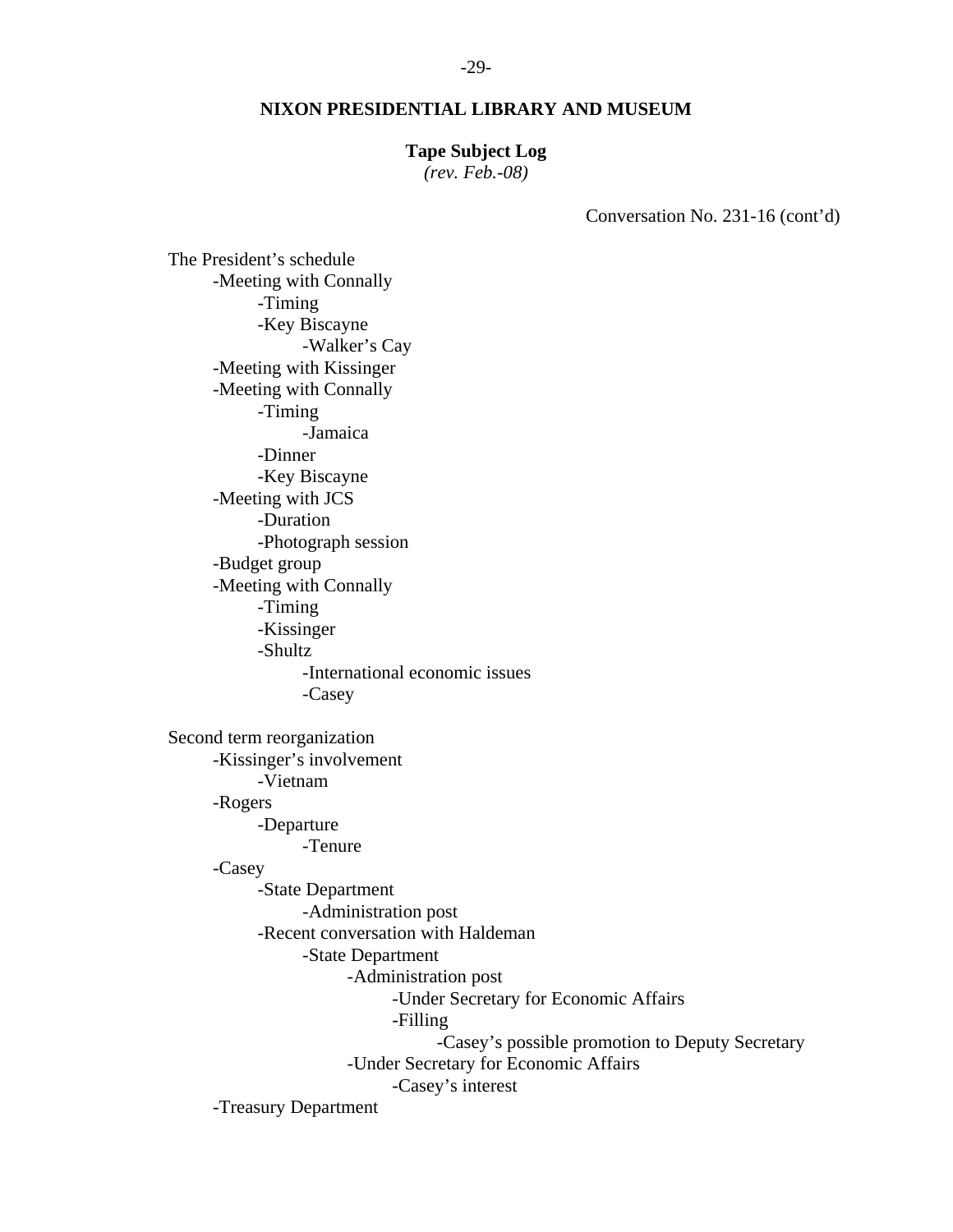#### **Tape Subject Log**

*(rev. Feb.-08)* 

Conversation No. 231-16 (cont'd)

 -William E. Simon -[HUD] -James T. Lynn -Labor Department -Brennan -Possible performance -Difficulty -Colson -Role outside of administration -1972 campaign -The President's opposition -The President's supporters -Washington lobbyists -Cabinet officers -Changes -Rogers's possible action -Absence of changes -Complacency -Camp David -Sequoia -East Wing -Liaison with West Wing -Stephen B. Bull -Telephone calls -Constance M. (Cornell) ("Connie") Stuart -Michael J. Farrell -Unknown person -William R. Codus -1972 campaign -State Department -Mrs. Nixon -Scheduling

#### \*\*\*\*\*\*\*\*\*\*\*\*\*\*\*\*\*\*\*\*\*\*\*\*\*\*\*\*\*\*\*\*\*\*\*\*\*\*\*\*\*\*\*\*\*\*\*\*\*\*\*\*\*\*\*\*\*\*\*\*\*\*\*\*\*

[Begin segment reviewed under deed of gift]

 -Mrs. Nixon -Staff changes -Codus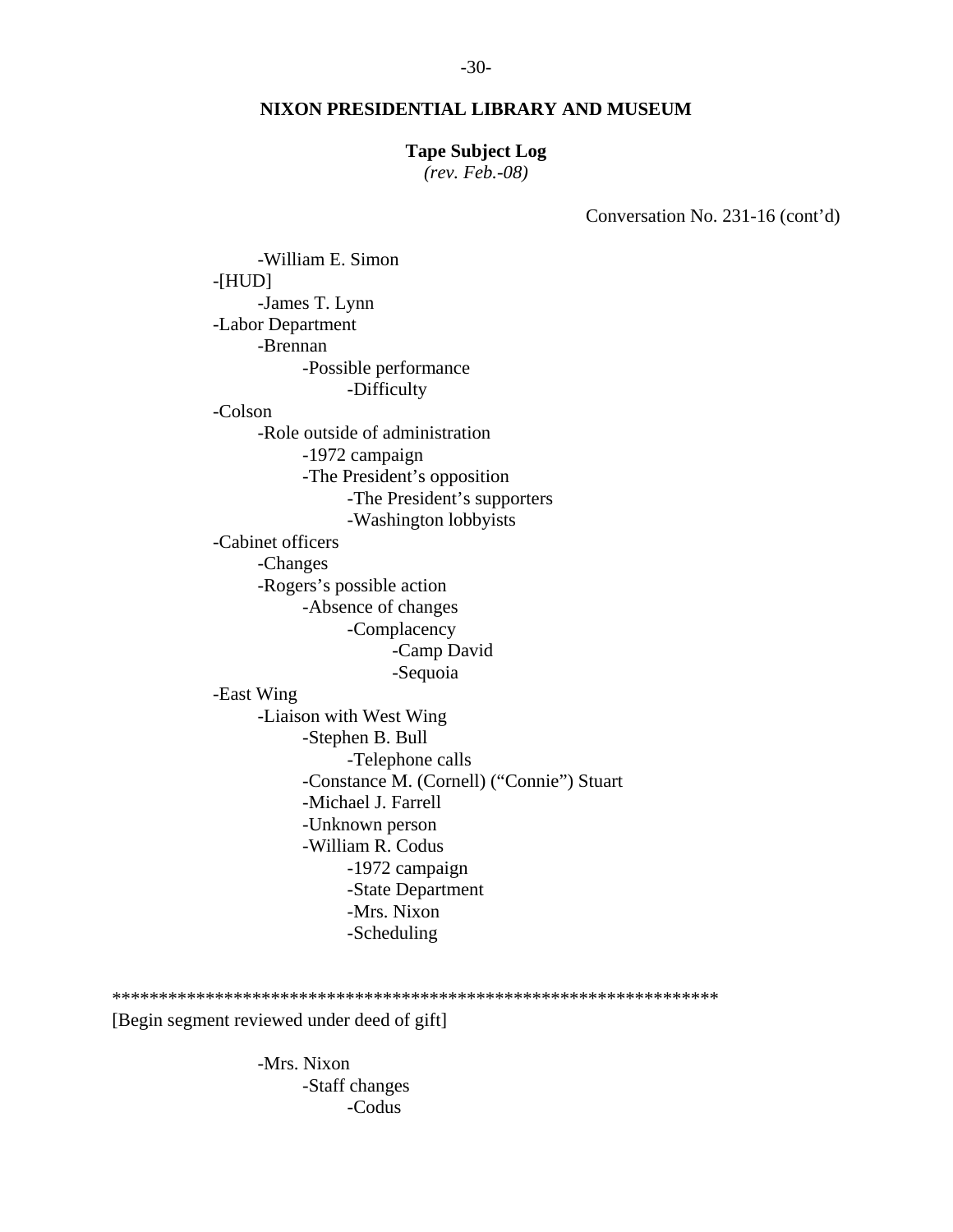#### **Tape Subject Log**

*(rev. Feb.-08)* 

Conversation No. 231-16 (cont'd)

 -State Department -Protocol -Tricia Nixon Cox -Julie Nixon Eisenhower -Codus

 White House staff -Edward C. Nixon -Job -Legal restrictions -John F. Kennedy

 Nixon Foundation -Colson's new organization -Edward Nixon -Institute -Public relations [PR] firm -American Enterprise Institute [AEI] -Academic credentials

### -Staff

 -Increase -Loie G. Gaunt -Oral history -Edward Nixon -Job in Washington, DC -Purpose -Institute -Staff -Recruitment -Historian -John R. Nesbitt -Government employee -High-level appointment -Herbert W. Kalmbach -Edward Nixon -The President's papers -The President's trust -Fundraising -Site planning -Ed Nixon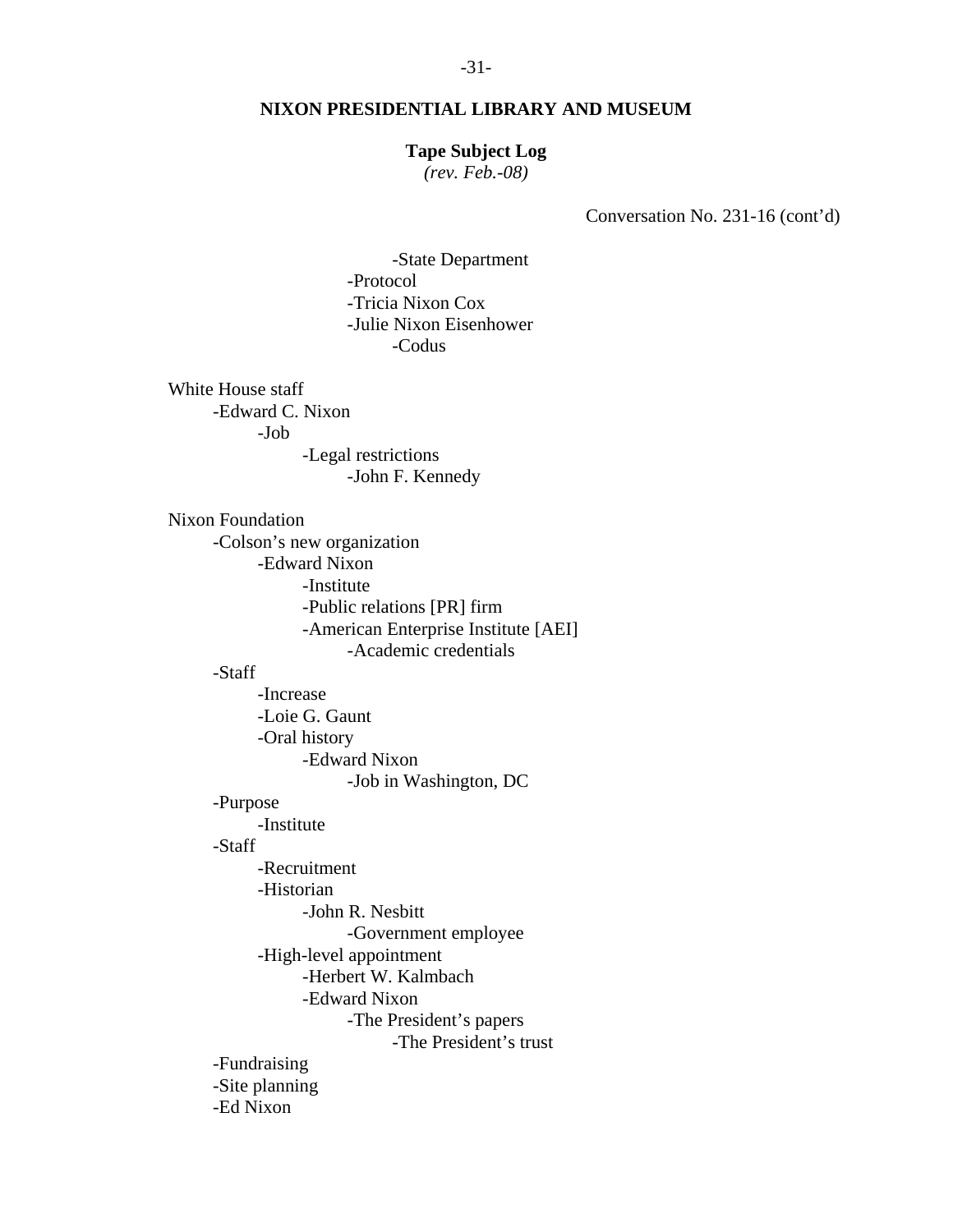# **Tape Subject Log**

*(rev. Feb.-08)* 

Conversation No. 231-16 (cont'd)

 -Job in Washington, DC -Director -Fundraising -Edward Nixon -Age -Abilities -Fundraising -Organizing -Fundraising -Committee -Leonard K. Fireston -Activities -Timing -1972 election

[End segment reviewed under deed of gift] \*\*\*\*\*\*\*\*\*\*\*\*\*\*\*\*\*\*\*\*\*\*\*\*\*\*\*\*\*\*\*\*\*\*\*\*\*\*\*\*\*\*\*\*\*\*\*\*\*\*\*\*\*\*\*\*\*\*\*\*\*\*\*\*\*

 Edward Nixon -Gay (Lynne) Nixon -Health -Possible meeting with the President -Possible conversation with Haldeman -Second term reorganization -Review -Roy L. Ash

\*\*\*\*\*\*\*\*\*\*\*\*\*\*\*\*\*\*\*\*\*\*\*\*\*\*\*\*\*\*\*\*\*\*\*\*\*\*\*\*\*\*\*\*\*\*\*\*\*\*\*\*\*\*\*\*\*\*\*\*\*\*\*\*\*

[Begin segment reviewed under deed of gift]

 1972 election -Kissinger [?] -Disloyalty -John H. ("Jay") Whitney

 Nixon Foundation -Staff -"New Majority" types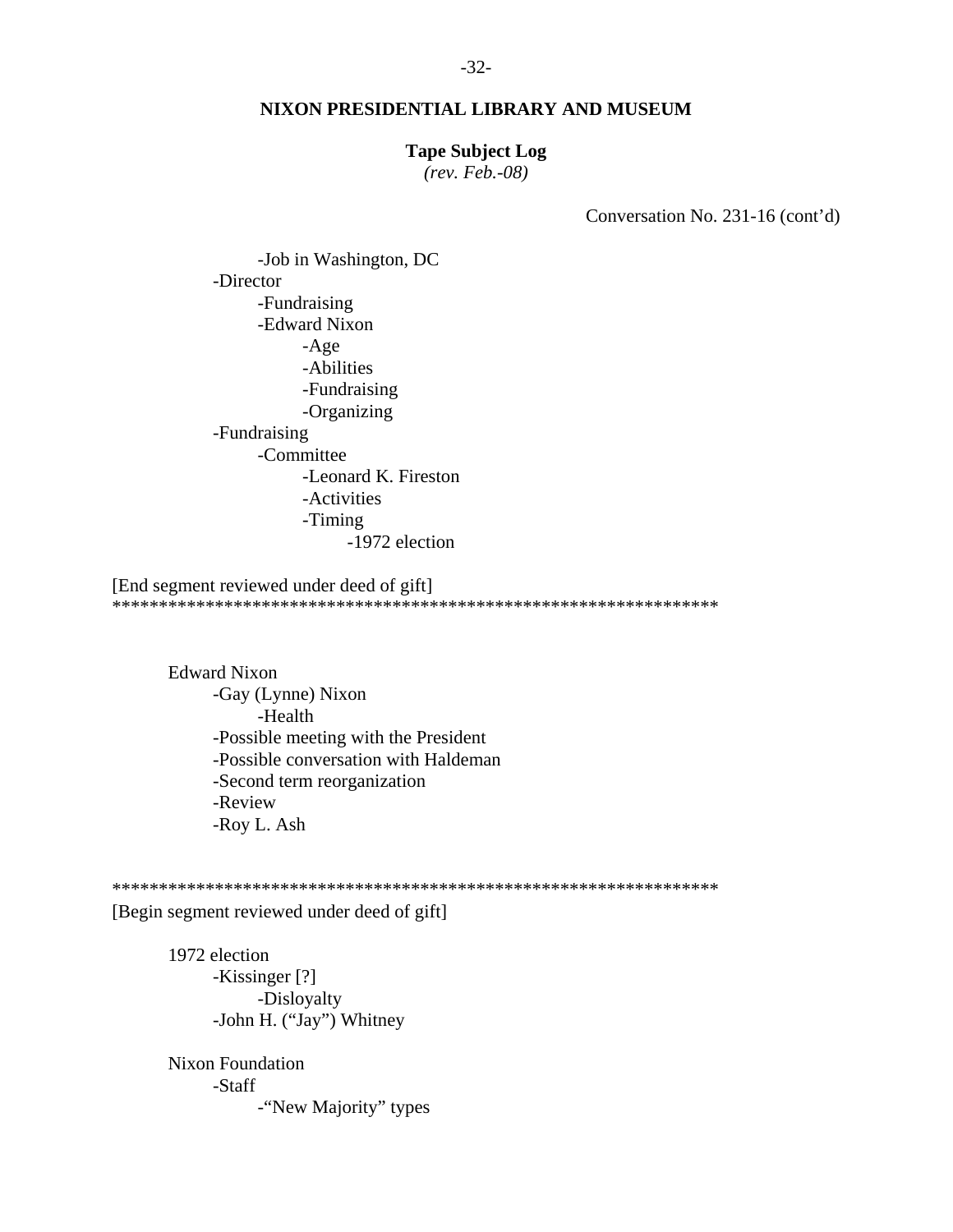#### **Tape Subject Log**

*(rev. Feb.-08)* 

Conversation No. 231-16 (cont'd)

-Interest

[End segment reviewed under deed of gift] \*\*\*\*\*\*\*\*\*\*\*\*\*\*\*\*\*\*\*\*\*\*\*\*\*\*\*\*\*\*\*\*\*\*\*\*\*\*\*\*\*\*\*\*\*\*\*\*\*\*\*\*\*\*\*\*\*\*\*\*\*\*\*\*\*

 1973 Inauguration -Organizers -Architecture -Jeb Stuart Magruder -General Services Administration [GSA] review of plans for pavilion

-Safety concern

-Weather

 -J. Willard Marriott, Jr. -Parade -John F. Kennedy Center for the Performing Arts -Arrangements

 Second term reorganization -Deputy Attorney General -Peter Fay -Counsel to the Committee for the Re-election of the President [CRP] -Young people -Lynn -Whitaker -Promotion -Toughness -Compared to Lynn -Compared to Lynn -Toughness, dynamism -Loyalty -Agencies -Retentions -Informing -Staffs -Changes -OEO

The President's schedule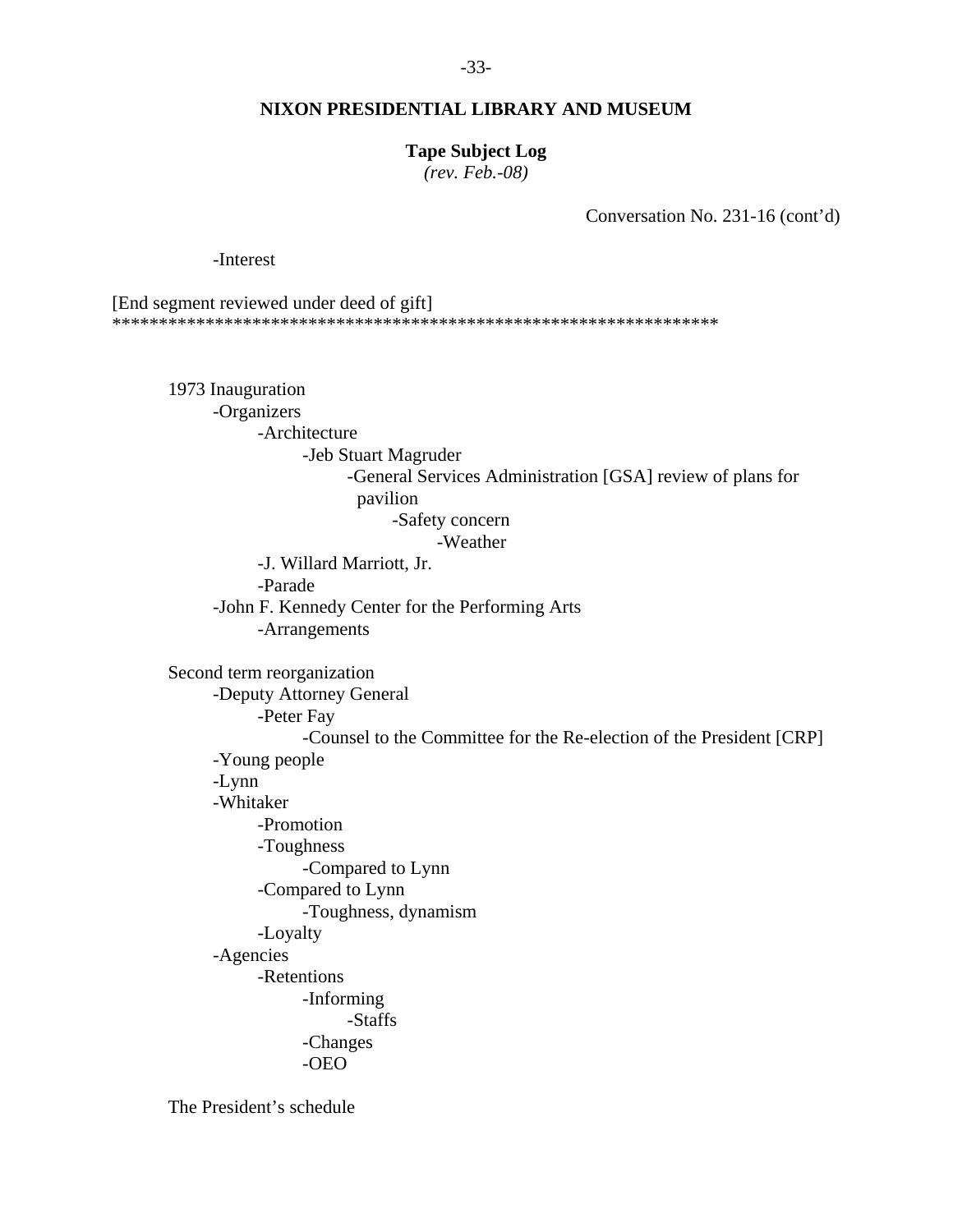#### -34-

#### **NIXON PRESIDENTIAL LIBRARY AND MUSEUM**

#### **Tape Subject Log**

*(rev. Feb.-08)* 

Conversation No. 231-16 (cont'd)

 -Trips to Florida -Frequency -1972 election -Work on second term reorganization -Time off -Meetings with Rogers, Kleindienst, George W. Romney, John A. Volpe, Helms, Klein -Loyalty -William P. Clements, Jr., Simon Second term reorganization -Hodgson -Forthcoming conversation with Haldeman -Geneva -EEC -NATO -EEC -Replacement for Greenwald -NATO -Cherne -Gray -Confirmation -Watergate questions -Answers -FBI investigation -Administration cooperation -Attorney General [Mitchell] involvement -Finances -Trial -Relevance -Committee members Dwight L. Chapin -Forthcoming meeting with Haldeman -Job offer -Marriott -Conversations with John W. Dean, III and Richard A. Moore -Departure -Dean's view -Haldeman's view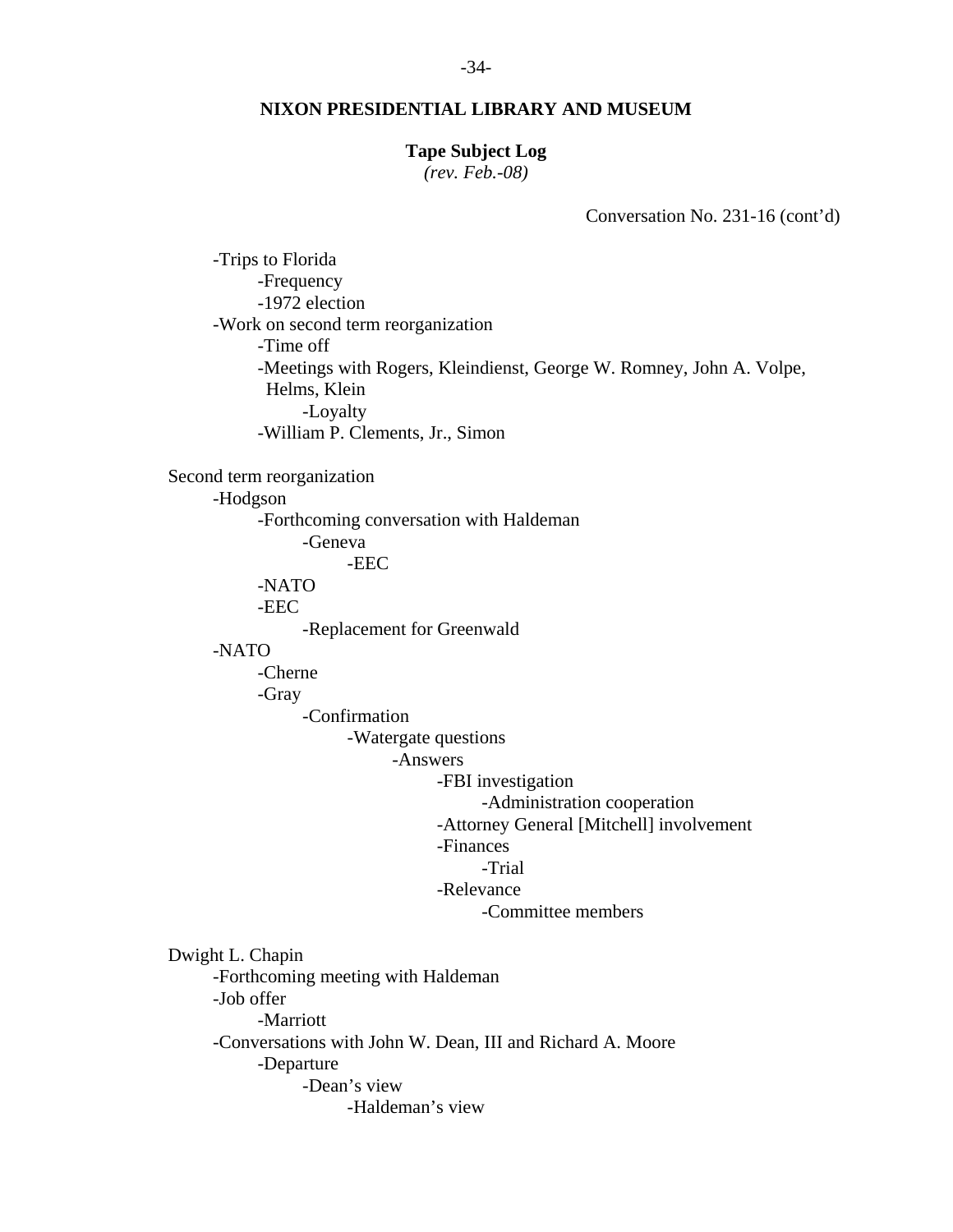#### **Tape Subject Log**

*(rev. Feb.-08)* 

Conversation No. 231-16 (cont'd)

# -Dean's conversations with Haldeman

-Future

 -Forthcoming award -Work with networks -Dean's view -Forthcoming meeting with Haldeman -The President's concern -Departure -Pace -Timing

White House staff

-Gordon C. Strachan

-USIA counsel's office

-Announcement

-Watergate

-Testimony

-Dean's view

-Role in administration

-Dean

 -Work on Watergate -Quality

-Compared to Justice Department

#### -Watergate

-Possible statement

-Timing

-Inauguration

-Chapin

-Strachan

#### Watergate

 -Donald H. Segretti -*Newsday* -Dean's report -News reports

 Second term reorganization -Dale -Compared to Klein -Public appearances